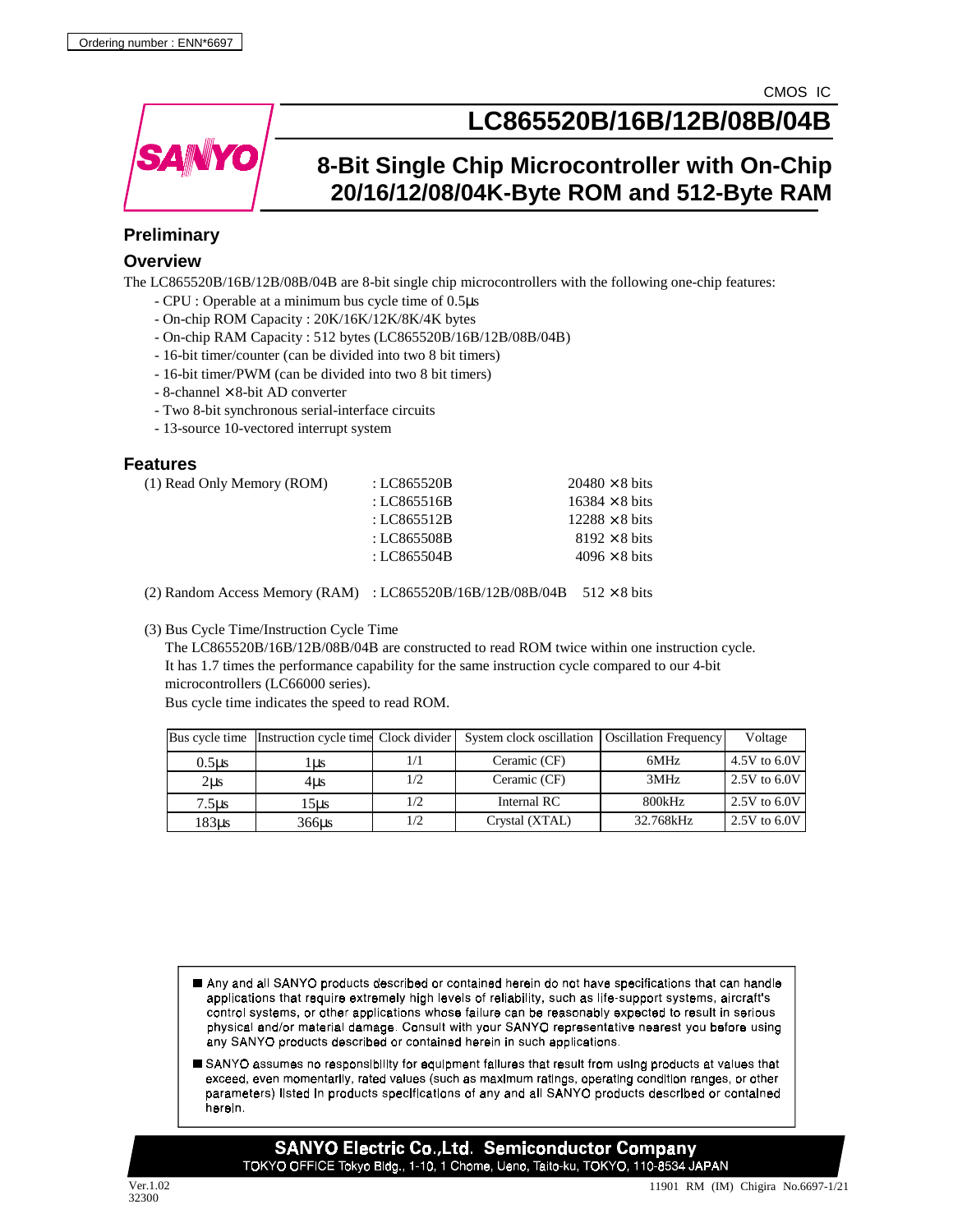#### (4) Ports

- 
- Input/output ports : 3 ports (16 terminals : port 1,7,8)
- Input/output programmable for each bit individually
- Maximum 15V withstand tolerance input/output port : 2 ports (15 terminals)

- Input/output programmable in nibble units : 1 port (8 terminals : port 0) (When the N-channel open drain output is selected, input/output can be specified by bit.)
- Input/output programmable for each bit individually : 1 port (7 terminals : port 3)
- Input ports : 2 ports (6 terminals : port 7,8)
- (5) AD converter

 $-$  8-channel  $\times$  8-bit AD converter

- (6) Serial interface
	- $-1$  channel  $\times$  16-bit serial interface (8-bit transmission available by program)
	- 1 channel  $\times$  8-bit serial interface
	- LSB first/MSB first-function available
	- An internal 8-bit baud-rate generator is common to both serial-interface circuits.

#### (7) Timer

- Timer 0 16-bit timer/counter

2-bit prescaler + 8-bit programmable prescaler

Mode 0 : Two 8-bit timers with programmable prescaler

- Mode 1 : 8-bit timer with programmable prescaler + 8-bit counter
- Mode 2 : 16-bit timer with programmable prescaler

Mode 3 : 16-bit counter

The resolution of Timer is tCYC. (tCYC: cycle time)

- Timer 1

- 16-bit timer/PWM
	- Mode 0 : Two 8-bit timers

Mode 1 : 8-bit timer + 8-bit PWM

Mode 2 : 16-bit timer

Mode 3 : Variable-bit PWM (9-16bits)

In Mode 0 and Mode 1, the resolution of Timer and PWM is tCYC.

In Mode 2 and Mode 3, the resolution of Timer and PWM is selectable by program: tCYC or 1/2 tCYC.

- Base timer

Generates an overflow every 500ms for a clock application (using 32.768kHz crystal oscillation for the base timer oscillator).

Generates an overflow every 976µs, 3.9ms, 15.6ms or 62.5ms (using 32.768kHz crystal oscillation for the base timer clock)

Clock for the base timer is selectable from 32.768kHz crystal oscillation, system clock, or programmable prescaler output of Timer 0.

### (8) Buzzer output

- Built-in 4KHz and 2KHz buzzer generation function (using 32.768kHz crystal oscillation for the base timer oscillator)

(9) Remote receiver circuit (share with P73/INT3/T0IN terminal)

- Noise Rejection function (The filtering time of the noise rejection filter (1tCYC/16tCYC/64tCYC) can be switched by program.) (tCYC: instruction-cycle-time)

- Polarity switch function

#### (10) Watchdog timer

- External RC circuit is required.

- Interrupt or system reset is activated when the timer overflows.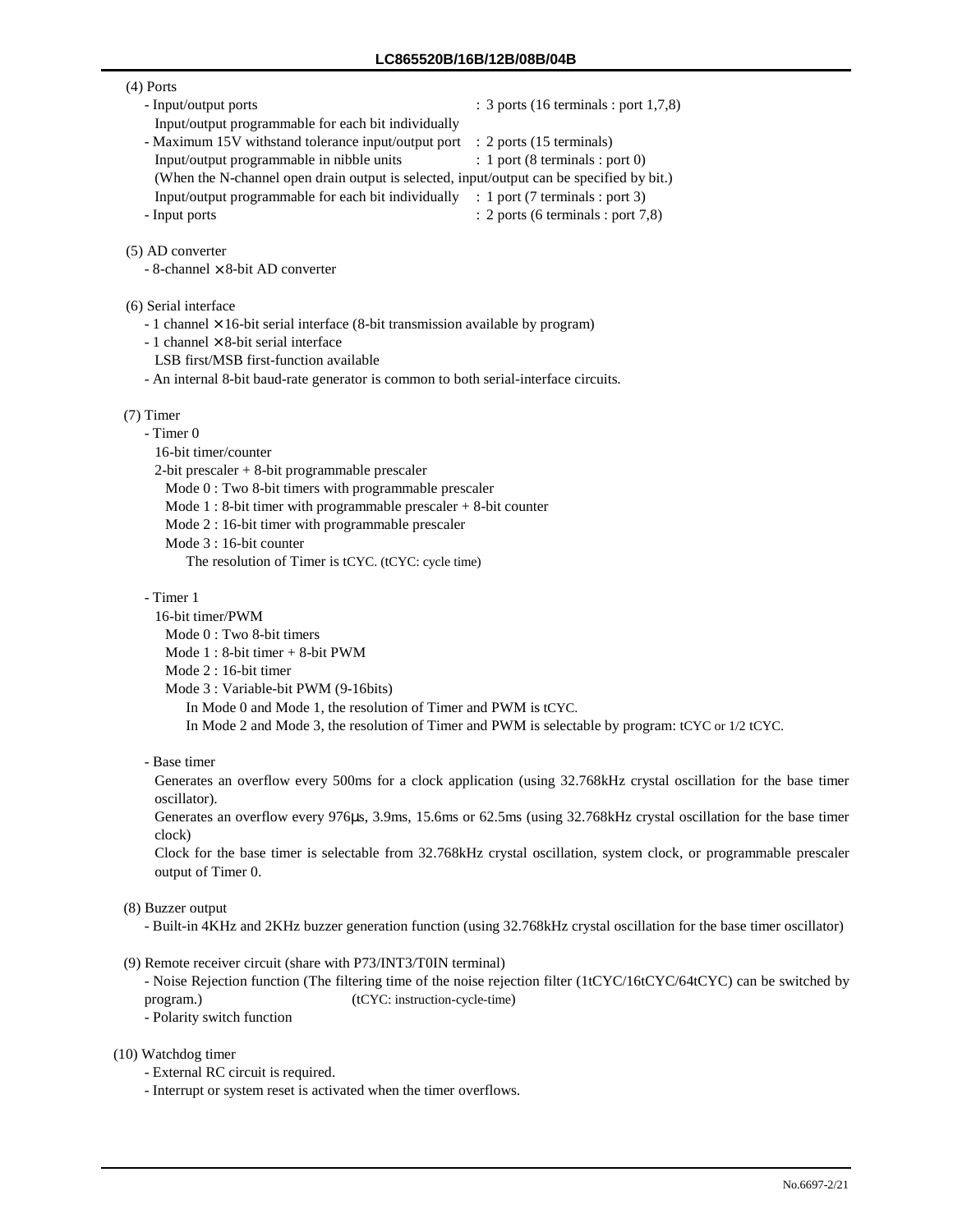### (11) Interrupt

- 13-source and 10-vectored interrupt function:
	- 1. External interrupt INT0 (including watchdog timer)
	- 2. External interrupt INT1
	- 3. External interrupt INT2, Timer/counter T0L (lower 8 bits of Timer 0)
	- 4. External interrupt INT3, Base timer
	- 5. Timer/counter T0H (upper 8 bits of Timer 0)
	- 6. Timer T1L (lower 8 bits of Timer 1), Timer T1H (upper 8 bits of Timer 1)
	- 7. Serial interface SIO0
	- 8. Serial interface SIO1
	- 9. AD converter
	- 10. Port 0
- Built-in Interrupt Priority control register

Three interrupt priorities are supported (low, high and highest) and multi-level nesting is possible. Low or high priority level can be assigned to the 11 interrupt sources of interrupts 3 to 10 shown above by the interrupt priority control register. For the external interrupt INT0 and INT1(interrupt 1 and 2), low or highest can be set regardless of the interrupt priority register.

- (12) Sub-routine stack levels
	- A maximum of 128 levels (set stack inside RAM)
- (13) Multiplication and division
	- 16 bits  $\times$  8-bit (7 instruction-cycle-times) 16 bits / 8-bit (7 instruction-cycle-times)

#### (14) 3 types of oscillation circuits

- Built-in RC oscillation circuit used for the system clock.
- CF oscillation circuit used for the system clock.
- Crystal oscillation circuit used for the system clock and the time-base clock.
- (15) Standby function
	- HALT mode

The HALT mode stops the program execution, which minimizes power consumption. This operation mode can be released by a system reset or an interrupt request.

- HOLD mode

The HOLD mode stops all oscillation circuits: CF, RC and Crystal oscillations. This mode can be released by the following conditions.

- Feed "L" level to the reset terminal ( $\overline{\text{RES}}$ )
- Feed the selected level to P70/INT0, P71/INT1 terminals
- Feed "L" level to the Port 0

(16) Shipping form

- DIP42S
- QIP48E

## (17) Development tools

| Evaluation (EVA) chip<br>: LC866096 |                                                                       |
|-------------------------------------|-----------------------------------------------------------------------|
| EPROM version<br>: LC86E5420        |                                                                       |
| One time version<br>: LC86P5420     |                                                                       |
| Emulator                            | $\pm$ EVA-86000 + ECB867100 (Evaluation chip board) + POD865400 (POD) |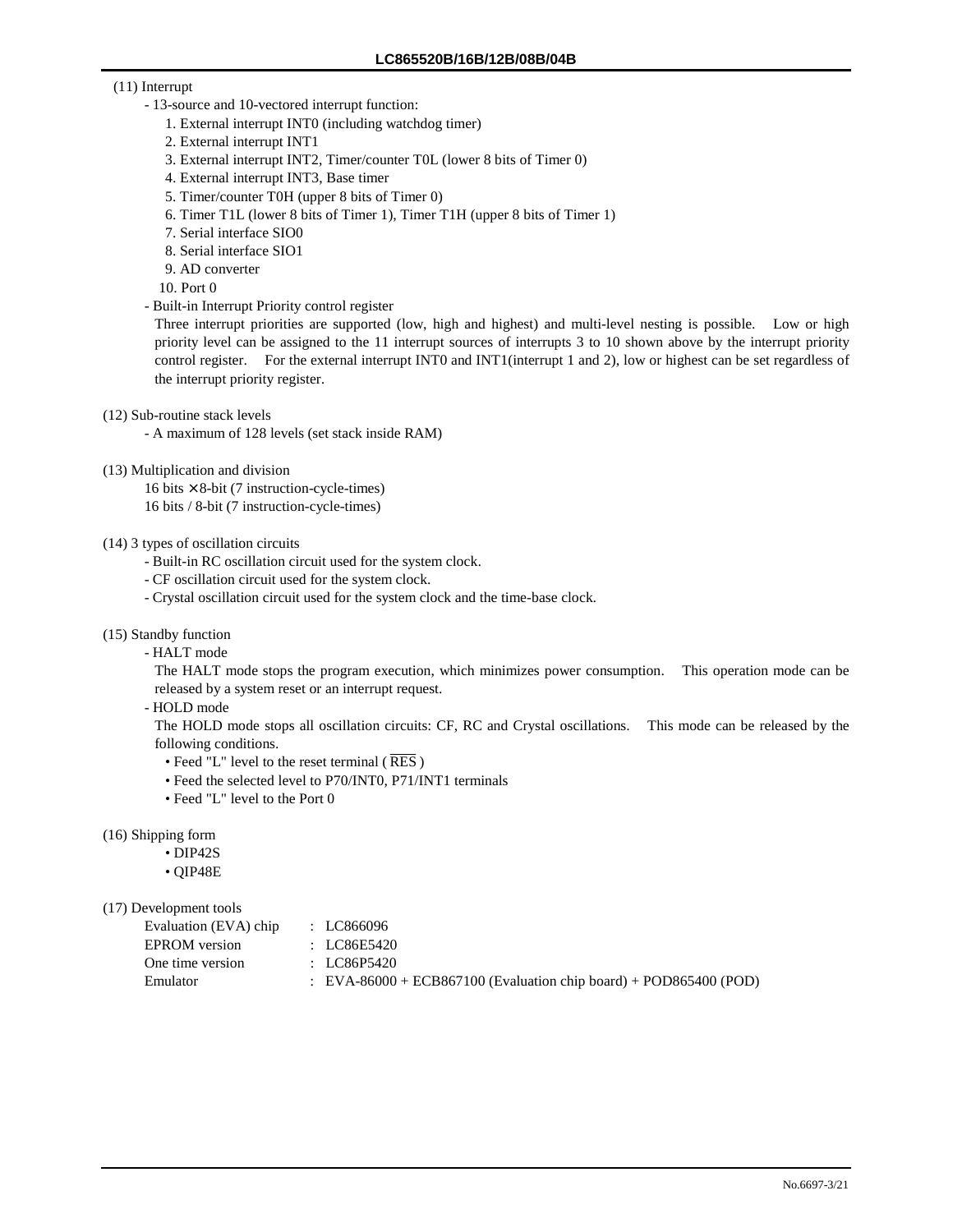# **Notice for use**

1. The following must be taken into consideration by the user:

| Oscillation frequency range for system clock. Supply voltage range Clock Divider |                  |          | <b>Notes</b>            |
|----------------------------------------------------------------------------------|------------------|----------|-------------------------|
| 15kHz to 30kHz                                                                   | 4.5V to 6.0V     | 1/1      | Can not use 1/2 divider |
| 30kHz to 6MHz                                                                    |                  | 1/1, 1/2 |                         |
| 15kHz to 30kHz                                                                   | $2.5V$ to $6.0V$ | 1/1      | Can not use 1/2 divider |
| 30kHz to 1.5MHz                                                                  |                  | 1/1.1/2  |                         |
| 1.5MHz to 3MHz                                                                   |                  | 1/2      | Can not use 1/1 divider |
| Internal RC oscillation                                                          | 4.5V to $6.0V$   | 1/1, 1/2 |                         |
|                                                                                  | $2.5V$ to $6.0V$ | 1/2      | Can not use 1/1 divider |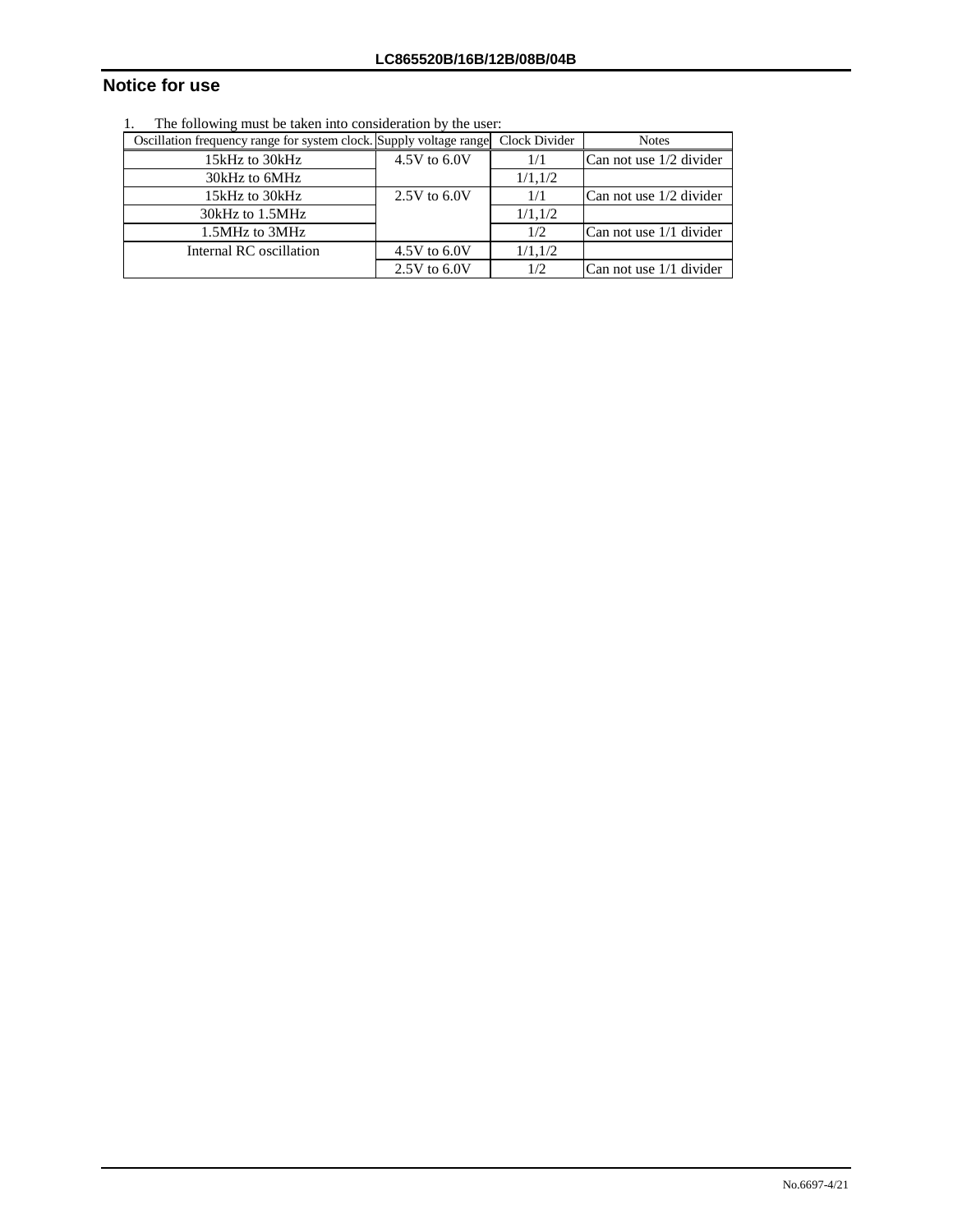## **Pin Assignment**

•DIP42S



# **Package Dimension**

(unit : mm) 3025B



SANYO : DIP-42S(600mil)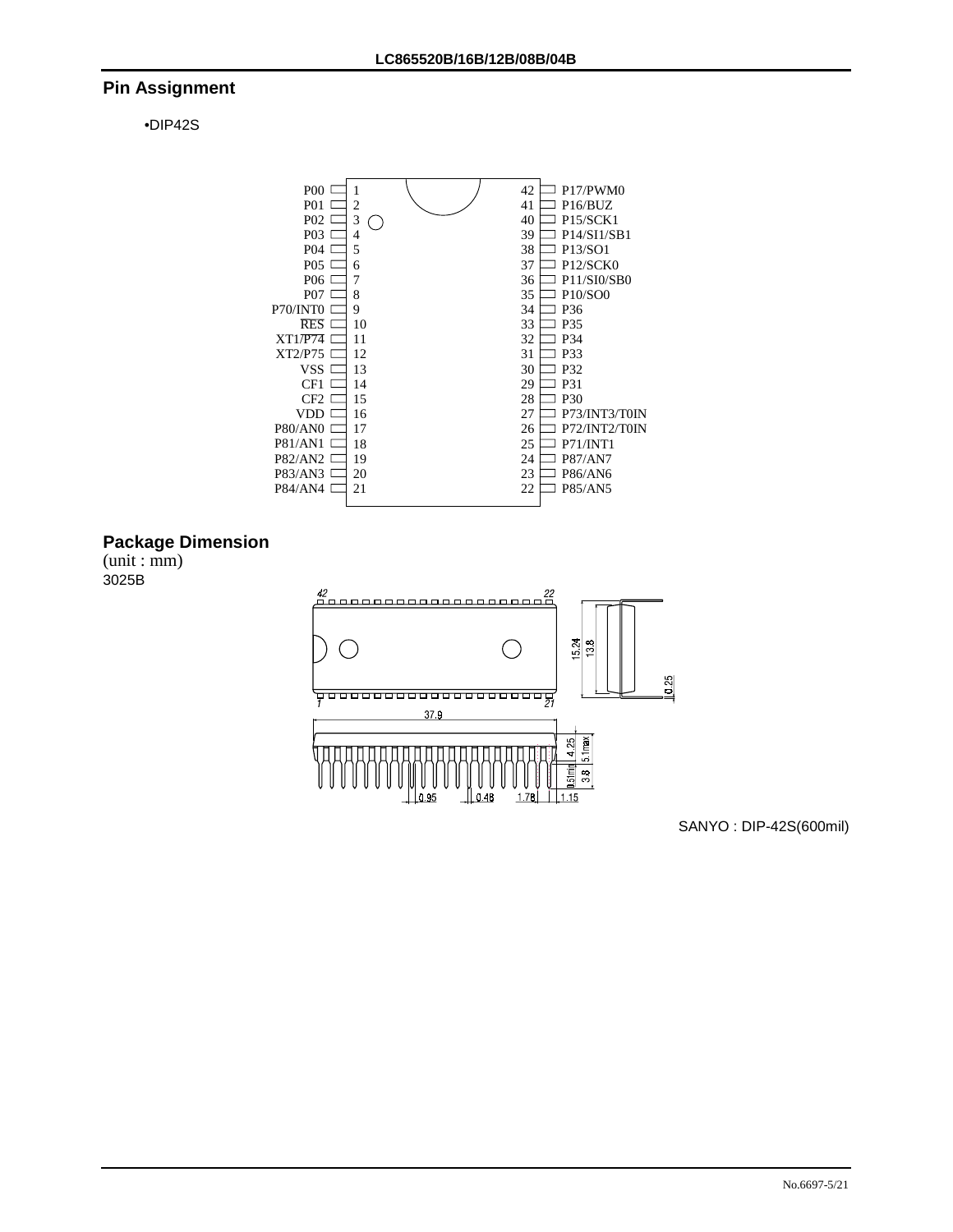## **Pin Assignment**

•QIP48E



\*Leave NC pins open.

## **Package Dimension**

(unit : mm) 3156



SANYO : QIP-48E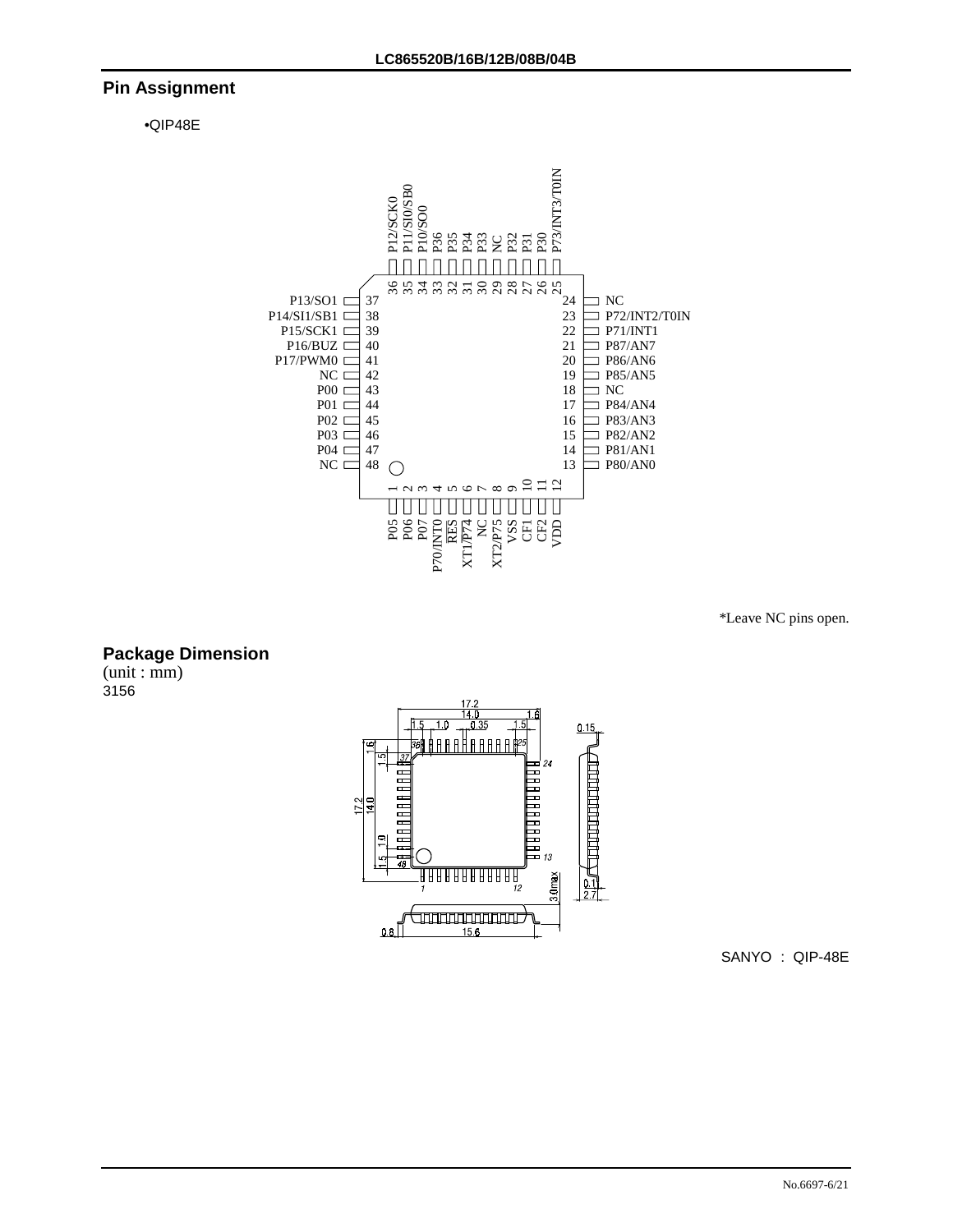# **System Block Diagram**

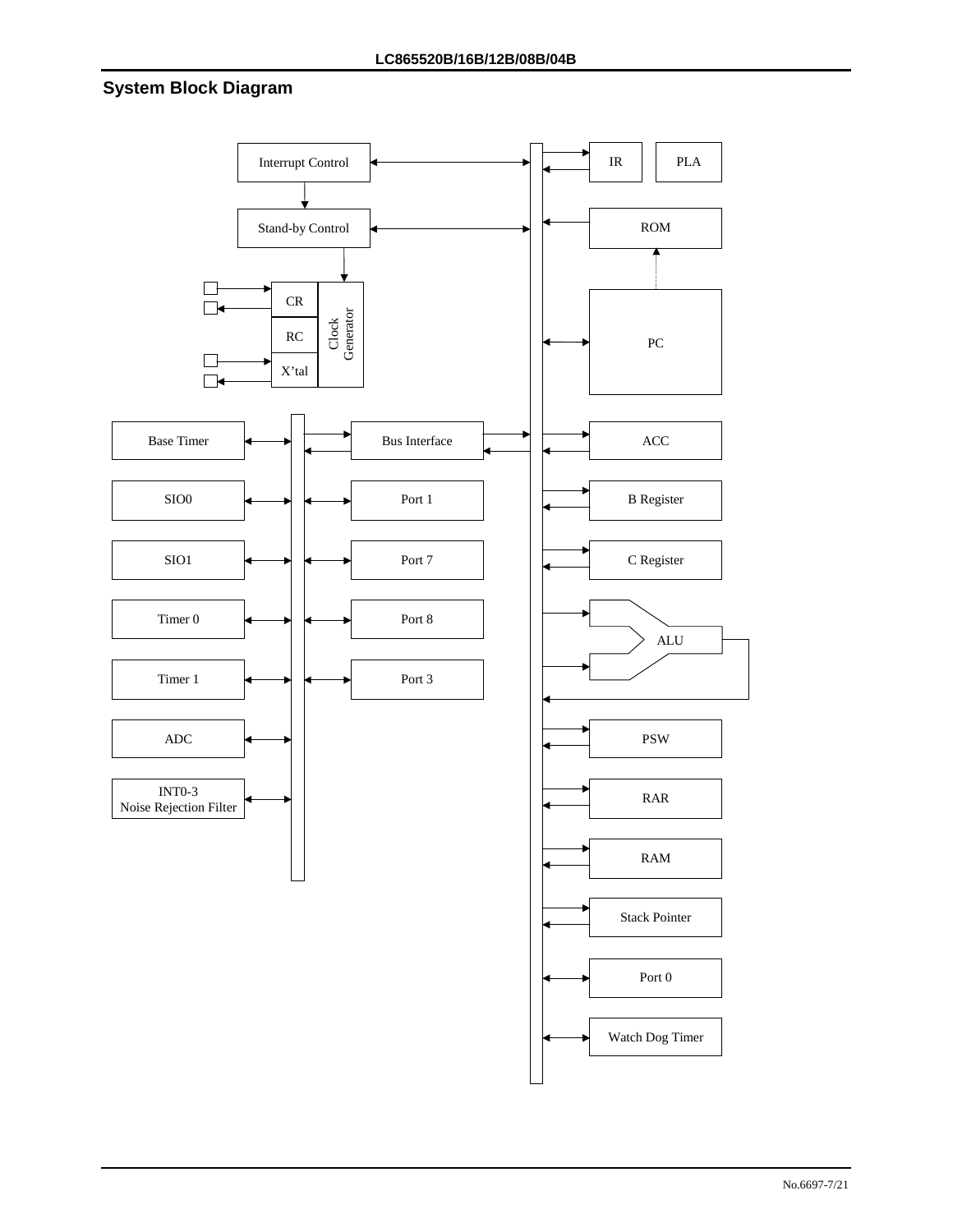# **Pin description**

| Name                               | I/O                      |                  |                                         |                    | Function description                        |                                                                       |         |        | Option                      |
|------------------------------------|--------------------------|------------------|-----------------------------------------|--------------------|---------------------------------------------|-----------------------------------------------------------------------|---------|--------|-----------------------------|
| <b>VSS</b>                         | $\overline{\phantom{0}}$ |                  | Power terminal (-)                      |                    |                                             |                                                                       |         |        |                             |
| <b>VDD</b>                         | $\mathbb{Z}^2$           |                  | Power terminal $(+)$                    |                    |                                             |                                                                       |         |        | L.                          |
| PORT <sub>0</sub>                  | $\rm LO$                 |                  | • 8-bit input/output port               |                    |                                             |                                                                       |         |        | · Pull-up resistor :        |
| P00 to P07                         |                          |                  | • Port 0 interrupt input                |                    |                                             |                                                                       |         |        | Provided/Not provided       |
|                                    |                          |                  |                                         |                    |                                             | · Data direction programmable in nibble units                         |         |        | (specified in nibble units) |
|                                    |                          |                  | • HOLD release input                    |                    |                                             |                                                                       |         |        | • Output form :             |
|                                    |                          |                  |                                         |                    |                                             | • A withstand tolerance of 15V when selecting N-channel               |         |        | CMOS/N-channel open drain   |
|                                    |                          |                  | open drain output                       |                    |                                             |                                                                       |         |        | (specified by bit)          |
| PORT1                              | $\rm LO$                 |                  | • 8-bit input/output port               |                    |                                             |                                                                       |         |        | • Output form:              |
| P <sub>10</sub> to P <sub>17</sub> |                          |                  |                                         |                    |                                             | · Data direction programmable for each bit individually               |         |        | CMOS/N-channel open drain   |
|                                    |                          |                  | • Other functions                       |                    |                                             |                                                                       |         |        | (specified by bit)          |
|                                    |                          |                  | P10 SIO0 data output                    |                    |                                             |                                                                       |         |        |                             |
|                                    |                          |                  | P11 SIO0 data input, bus input/output   |                    |                                             |                                                                       |         |        |                             |
|                                    |                          |                  | P12 SIO0 clock input/output             |                    |                                             |                                                                       |         |        |                             |
|                                    |                          |                  | P13 SIO1 data output                    |                    |                                             |                                                                       |         |        |                             |
|                                    |                          |                  |                                         |                    | P14 SIO1 data input, bus input/output       |                                                                       |         |        |                             |
|                                    |                          |                  | P15 SIO1 clock input/output             |                    |                                             |                                                                       |         |        |                             |
|                                    |                          |                  | P16 Buzzer output                       |                    |                                             |                                                                       |         |        |                             |
|                                    |                          |                  |                                         |                    | P17 Timer 1 output (PWM0 output)            |                                                                       |         |        |                             |
| PORT3                              | $\rm LO$                 |                  | • 7-bit input/output port               |                    |                                             |                                                                       |         |        | · Pull-up resistor :        |
| P30 to P36                         |                          |                  |                                         |                    |                                             | · Data direction programmable for each bit individually               |         |        | Provided/Not provided       |
|                                    |                          |                  |                                         |                    |                                             | • A withstand tolerance of 15V when selecting N-channel               |         |        | (specified by bit)          |
|                                    |                          |                  | open drain output                       |                    |                                             |                                                                       |         |        | • Output form:              |
|                                    |                          |                  |                                         |                    |                                             |                                                                       |         |        | CMOS/N-channel open drain   |
|                                    |                          |                  |                                         |                    |                                             |                                                                       |         |        | (specified by bit)          |
| PORT7                              |                          |                  | • 4-bit input/output port               |                    |                                             |                                                                       |         |        |                             |
|                                    |                          |                  |                                         |                    |                                             | · Data direction programmable for each bit individually               |         |        |                             |
|                                    |                          |                  | • 2-bit input port<br>• Other functions |                    |                                             |                                                                       |         |        |                             |
| P70 to P73                         | $\rm LO$                 |                  |                                         |                    |                                             | P70 : INT0 input/HOLD release input/N-ch Tr. output                   |         |        |                             |
|                                    |                          |                  |                                         | for watchdog timer |                                             |                                                                       |         |        |                             |
| P74, P75                           | $\mathbf I$              |                  |                                         |                    | P71 : INT1 input/HOLD release input         |                                                                       |         |        |                             |
|                                    |                          |                  |                                         |                    | P72 : INT2 input/timer 0 event input        |                                                                       |         |        |                             |
|                                    |                          |                  |                                         |                    |                                             | P73 : INT3 input with noise filter/timer 0 event input                |         |        |                             |
|                                    |                          |                  |                                         |                    |                                             | $\overline{P74}$ : Input terminal XT1 for 32.768kHz X'tal oscillation |         |        |                             |
|                                    |                          |                  |                                         |                    |                                             | P75 : Output terminal XT2 for 32.768kHz X'tal oscillation             |         |        |                             |
|                                    |                          |                  |                                         |                    | • Interrupt detection style, vector address |                                                                       |         |        |                             |
|                                    |                          |                  | Rising                                  | Falling            | Rising/                                     | H level                                                               | L level | Vector |                             |
|                                    |                          |                  |                                         |                    | Falling                                     |                                                                       |         |        |                             |
|                                    |                          | INT <sub>0</sub> | enable                                  | enable             | disable                                     | enable                                                                | enable  | 03H    |                             |
|                                    |                          | INT <sub>1</sub> | enable                                  | enable             | disable                                     | enable                                                                | enable  | 0BH    |                             |
|                                    |                          | INT <sub>2</sub> | enable                                  | enable             | enable                                      | disable                                                               | disable | 13H    |                             |
|                                    |                          | INT3             | enable                                  | enable             | enable                                      | disable                                                               | disable | 1BH    |                             |

Continue.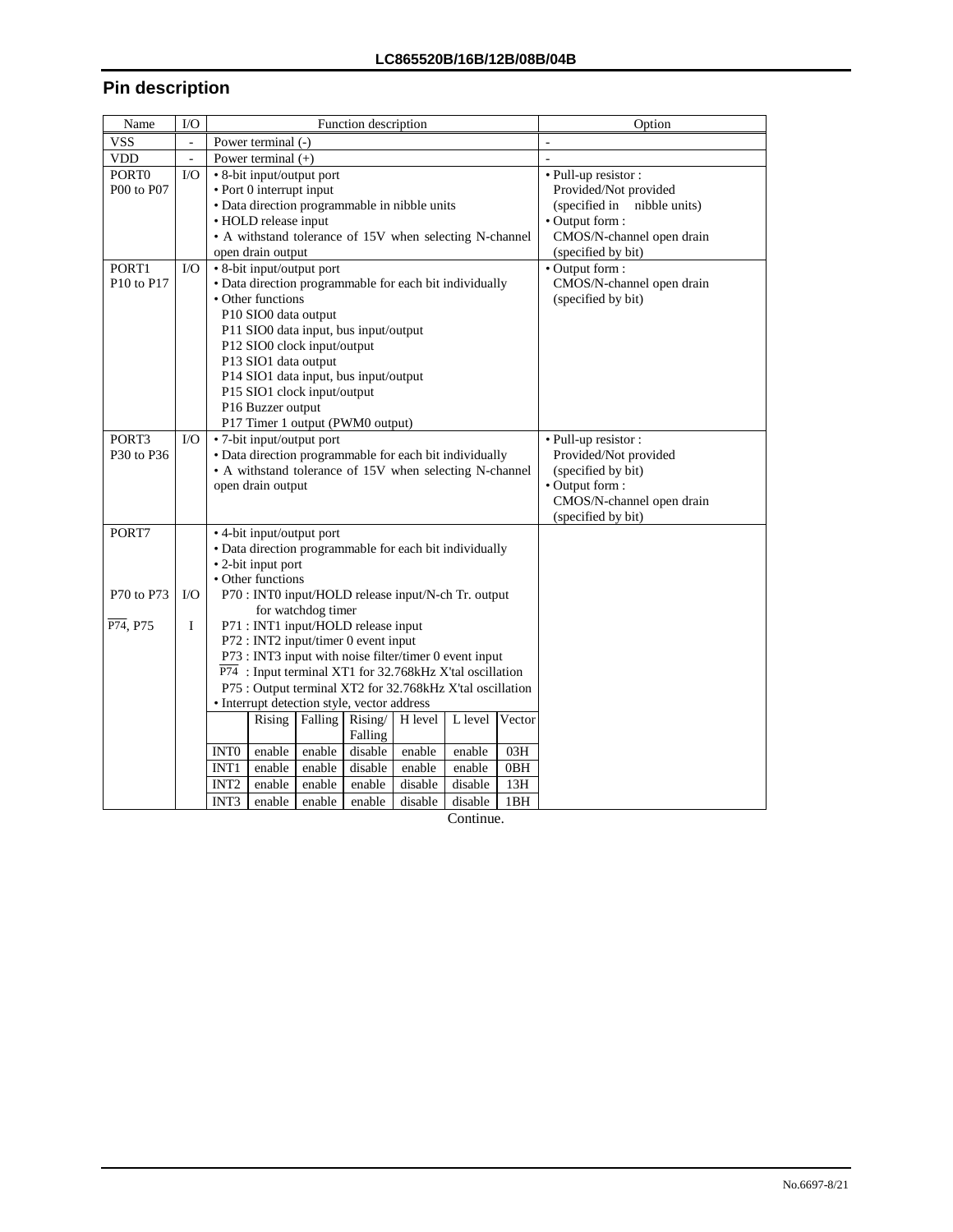| Name            | $\rm LO$ | Function description                                    | Option |
|-----------------|----------|---------------------------------------------------------|--------|
| PORT8           |          | • 4-bit input port                                      |        |
| P80 to 83       | Ι        | • Data direction programmable for each bit individually |        |
| P84 to 87       | I/O      | • 4-bit input/output port                               |        |
|                 |          | • Other function                                        |        |
|                 |          | AD converter input port (8 pins)                        |        |
| <b>RES</b>      | I        | Reset                                                   |        |
| XT1/P74         | L        | • Input terminal for 32.768 kHz X'tal oscillation       |        |
|                 |          | • Other function                                        |        |
|                 |          | XT1: Input port P74                                     |        |
|                 |          | • When not in use, connect terminal to VDD              |        |
| XT2/P75         | $\Omega$ | • Output terminal for 32.768 kHz X'tal oscillation      |        |
|                 |          | • Other function                                        |        |
|                 |          | XT2: Input port P75                                     |        |
|                 |          | • When not in use                                       |        |
|                 |          | - If set as port, connect terminal to VDD.              |        |
|                 |          | - If set as oscillation, leave terminal open.           |        |
| CF1             |          | Input terminal for ceramic resonator                    |        |
| CF <sub>2</sub> | $\Omega$ | Output terminal for ceramic resonator                   |        |

\* All port options (except pull-up resistor of port 0) can be specified by bit.

A state of port terminals at reset

| Name      | Input/output mode | Style of pull-up resistors when pull-up option is enabled |  |  |  |  |
|-----------|-------------------|-----------------------------------------------------------|--|--|--|--|
| Port 0    | Input             | Fixed pull-up resistor OFF                                |  |  |  |  |
| Ports 1.3 | Input             | Programmable pull-up resistor OFF                         |  |  |  |  |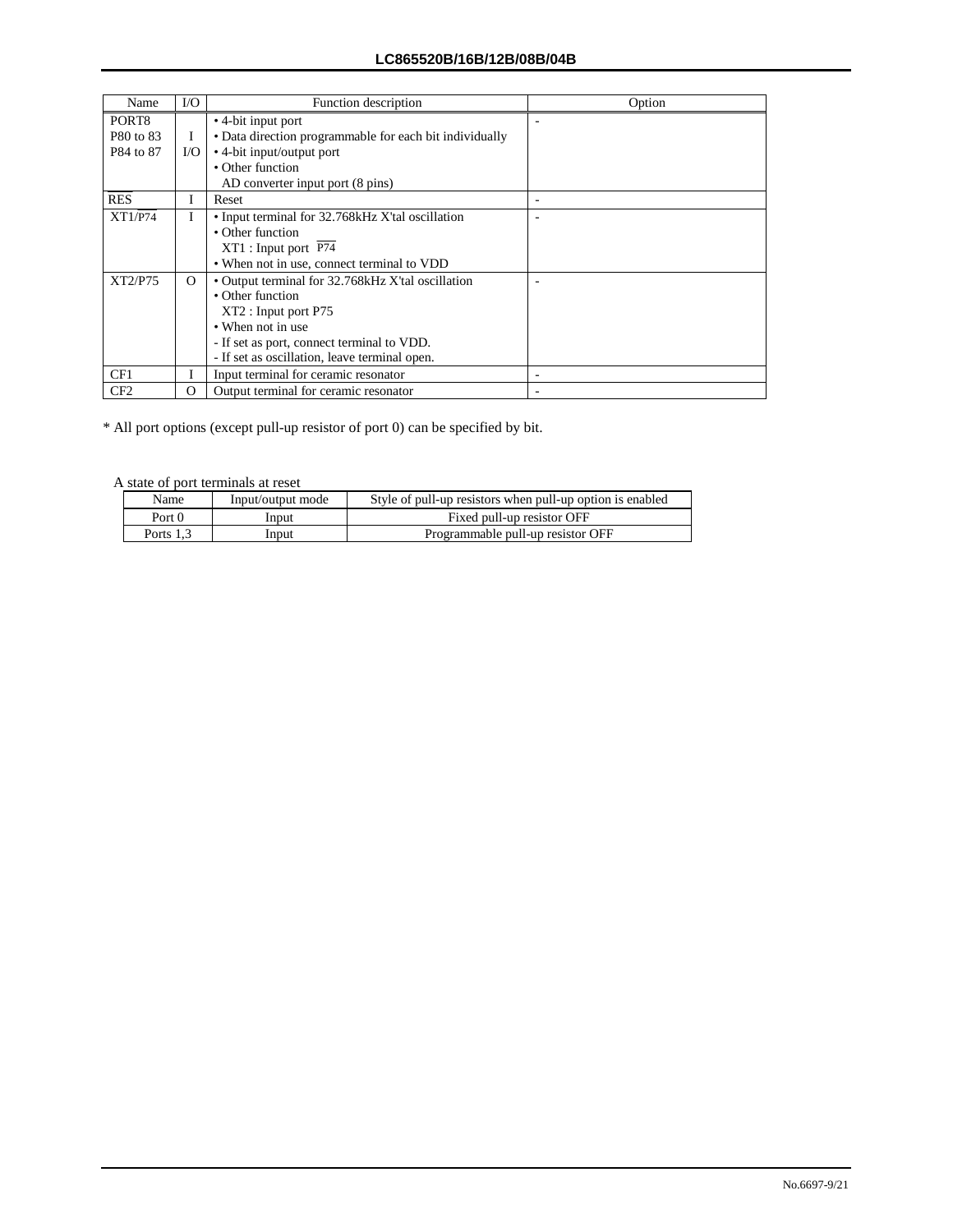# 1. Absolute Maximum Ratings at VSS=0V and Ta=25°C

| Parameter            |                   | Symbol              | Pins                              | Conditions                   |                           |        | unit |           |                                                  |
|----------------------|-------------------|---------------------|-----------------------------------|------------------------------|---------------------------|--------|------|-----------|--------------------------------------------------|
|                      |                   |                     |                                   |                              | <b>VDD</b> <sub>[V]</sub> | min.   | typ. | max.      |                                                  |
| Supply voltage       |                   | <b>VDDMAX</b>       | <b>VDD</b>                        | <b>VDD</b>                   |                           | $-0.3$ |      | $+7.0$    | V                                                |
| Input voltage        |                   | VI(1)               | $\cdot$ Ports $\overline{74}, 75$ |                              |                           | $-0.3$ |      | $VDD+0.3$ |                                                  |
|                      |                   |                     | • Ports 80,81,82,83               |                              |                           |        |      |           |                                                  |
|                      |                   |                     | $\overline{RES}$                  |                              |                           |        |      |           |                                                  |
| Input/Output         |                   | VIO(1)              | $\bullet$ Port 1                  |                              |                           | $-0.3$ |      | $VDD+0.3$ |                                                  |
| voltage              |                   |                     | • Ports 70,71,72,73               |                              |                           |        |      |           |                                                  |
|                      |                   |                     | • Ports 84,85,86,87               |                              |                           |        |      |           |                                                  |
|                      |                   |                     | • Ports 0, 3 of CMOS              |                              |                           |        |      |           |                                                  |
|                      |                   |                     | output                            |                              |                           |        |      |           |                                                  |
|                      |                   | VIO(2)              | Ports $0$ , $3$ of N-ch open      |                              |                           | $-0.3$ |      | 15        |                                                  |
|                      |                   |                     | drain output                      |                              |                           |        |      |           |                                                  |
| High                 | Peak              | <b>IOPH</b>         | $\bullet$ Ports 0, 1, 3           | • CMOS output                |                           | $-10$  |      |           | mA                                               |
| level                | output            |                     | • Ports 71,72,73                  | • For each pin               |                           |        |      |           |                                                  |
| output               | current           |                     | • Ports 84,85,86,87               |                              |                           |        |      |           |                                                  |
| current              | Total             | $\Sigma$ IOAH $(1)$ | Ports $0, 1$                      | Total of all pins            |                           | $-30$  |      |           |                                                  |
|                      | output<br>current | $\Sigma$ IOAH(2)    | Port 3                            | Total of all pins            |                           | $-15$  |      |           |                                                  |
|                      |                   | $\Sigma$ IOAH(3)    | • Ports 71,72,73                  | Total of all pins            |                           | $-10$  |      |           |                                                  |
|                      |                   |                     | • Ports 84,85,86,87               |                              |                           |        |      |           |                                                  |
| Low                  | Peak              | IOPL(1)             | Ports 0, 1, 3                     | For each pin                 |                           |        |      | 20        |                                                  |
| level                | output            | IOPL(2)             | • Ports 70,71,72,73               | For each pin                 |                           |        |      | 15        |                                                  |
| output<br>current    | current           |                     | • Ports 84,85,86,87               |                              |                           |        |      |           |                                                  |
|                      | Total             | $\Sigma$ IOAL(1)    | Ports 0,1,70                      | Total of all pins            |                           |        |      | 60        |                                                  |
|                      | output            | $\Sigma$ IOAL(2)    | Port 3                            | Total of all pins            |                           |        |      | 40        |                                                  |
|                      | current           | $\Sigma$ IOAL(3)    | $\cdot$ Ports 71,72,73            | Total of all pins            |                           |        |      | 20        |                                                  |
|                      |                   |                     | • Ports 84,85,86,87               |                              |                           |        |      |           |                                                  |
| Maximum              |                   | Pdmax(1)            | DIP42S                            | Ta= $-30$ to $+70^{\circ}$ C |                           |        |      | 630       | $\ensuremath{\mathrm{m}}\ensuremath{\mathrm{W}}$ |
| power<br>consumption |                   | Pdmax(2)            | OFP48E                            | Ta= $-30$ to $+70$ °C        |                           |        |      | 350       |                                                  |
| Operating            |                   | Topr                |                                   |                              |                           | $-30$  |      | 70        | $^{\circ}C$                                      |
| temperature          |                   |                     |                                   |                              |                           |        |      |           |                                                  |
| range                |                   |                     |                                   |                              |                           |        |      |           |                                                  |
| Storage              |                   | Tstg                |                                   |                              |                           | $-55$  |      | 125       |                                                  |
| temperature          |                   |                     |                                   |                              |                           |        |      |           |                                                  |
| range                |                   |                     |                                   |                              |                           |        |      |           |                                                  |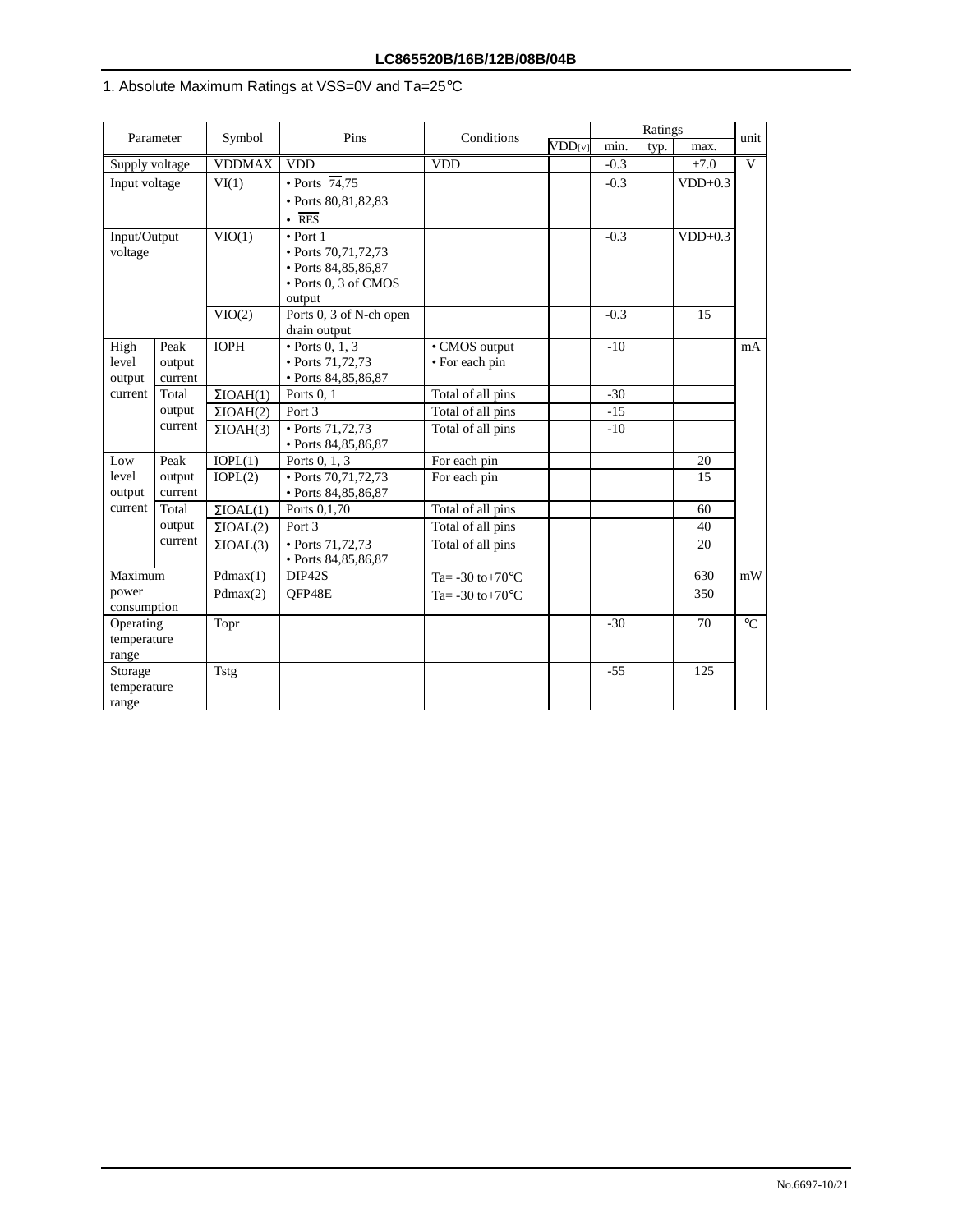# 2. Recommended Operating Range at Ta=-30°C to +70°C, VSS=0V

|                         |            | Pins                                                                               | Conditions                                                 |                              |                                            | Ratings |                             |            |
|-------------------------|------------|------------------------------------------------------------------------------------|------------------------------------------------------------|------------------------------|--------------------------------------------|---------|-----------------------------|------------|
| Parameter               | Symbol     |                                                                                    |                                                            | VDD[V]                       | min.                                       | typ.    | max.                        | unit       |
| Operating               | VDD(1)     | <b>VDD</b>                                                                         | $0.98\mu$ s $\leq$ tCYC $\leq$ 400 $\mu$ s                 |                              | 4.5                                        |         | 6.0                         | V          |
| Supply<br>voltage range | VDD(2)     |                                                                                    | $3.9 \mu s \leq tCYC \leq 400 \mu s$                       |                              | 2.5                                        |         | 6.0                         |            |
| Hold voltage            | <b>VHD</b> | <b>VDD</b>                                                                         | RAM and register data<br>are kept in HOLD<br>mode.         |                              | 2.0                                        |         | 6.0                         |            |
| Input high<br>voltage   | VIH(1)     | Port 0 of CMOS output                                                              | Output disable                                             |                              | 2.5 to 6.00.33VDD<br>$+1.0$                |         | VDD                         |            |
|                         | VIH(2)     | Port 0 of N-ch open<br>drain output                                                | Output disable                                             |                              | 4.0 to 6.00.75VDD<br>2.5 to 4.0 0.8VDD     |         | 13.5<br>13.5                |            |
|                         | VIH(3)     | $\bullet$ Port 1<br>• Ports 72,73<br>• Port 3 of CMOS<br>output                    | Output disable                                             |                              | 2.5 to 6.00.75VDD                          |         | <b>VDD</b>                  |            |
|                         | VIH(4)     | Port 3 of N-ch open<br>drain output                                                | Output disable                                             |                              | 4.0 to 6.00.75VDD<br>$2.5$ to $4.0$ 0.8VDD |         | 13.5<br>13.5                |            |
|                         | VIH(5)     | $\bullet$ Port 70<br>Port input/interrupt<br>$\bullet$ Port 71<br>$\cdot$ RES      | Output disable                                             |                              | 2.5 to 6.00.75VDD                          |         | <b>VDD</b>                  |            |
|                         | VIH(6)     | Port 70<br>Watchdog timer                                                          | Output disable                                             |                              | 2.5 to 6.0 0.9VDD                          |         | VDD                         |            |
|                         | VIH(7)     | $\bullet$ Port 8<br>$\cdot$ Ports $\overline{74,75}$                               | · Output disable<br>• Using as port                        |                              | 2.5 to 6.00.75VDD                          |         | $\ensuremath{\mathsf{VDD}}$ |            |
| Input low               | VIL(1)     | Port 0 of CMOS output                                                              | Output disable                                             | $2.5$ to $6.0$               | <b>VSS</b>                                 |         | 0.2VDD                      |            |
| voltage                 | VIL(2)     | Port 0 of N-ch open<br>drain output                                                | Output disable                                             | $2.5$ to 6.0                 | <b>VSS</b>                                 |         | $0.25$ VDD                  |            |
|                         | VIL(3)     | $\bullet$ Ports 1,3<br>$\bullet$ Ports 72,73                                       | Output disable                                             | $2.5$ to 6.0                 | <b>VSS</b>                                 |         | $0.25$ VDD                  |            |
|                         | VIL(4)     | $\bullet$ Port 70<br>Port input/interrupt<br>$\bullet$ Port 71<br>$\overline{RES}$ | Output disable                                             | $2.5 \text{ to } 6.0$        | <b>VSS</b>                                 |         | $0.25$ VDD                  |            |
|                         | VIL(5)     | Port 70<br>Watchdog timer                                                          | Output disable                                             | $2.5$ to 6.0                 | <b>VSS</b>                                 |         | 0.8VDD<br>to $1.0$          |            |
|                         | VIL(6)     | $\bullet$ Port 8<br>$\cdot$ Ports $\overline{74}, 75$                              | · Output disable<br>• Using as port                        | 2.5 to 6.0                   | <b>VSS</b>                                 |         | $0.25$ VDD                  |            |
| Operation<br>cycle time | tCYC       |                                                                                    |                                                            | $4.5$ to $6.0$               | 0.98                                       |         | 400                         | μs         |
| Oscillation             | FmCF(1)    | CF1, CF2                                                                           | $\bullet$ 6MHz                                             | $2.5$ to $6.0$<br>4.5 to 6.0 | 3.9<br>5.88                                | 6       | 400<br>6.12                 | <b>MHz</b> |
| frequency<br>range      |            |                                                                                    | (ceramic resonator)<br>• Refer to figure 1                 |                              |                                            |         |                             |            |
| (Note 1)                | FmCF(2)    | CF1, CF2                                                                           | $\cdot$ 3MHz<br>(ceramic resonator)<br>• Refer to figure 1 | $2.5$ to $6.0$               | 2.94                                       | 3       | 3.06                        |            |
|                         | FmRC       |                                                                                    | Internal RC oscillation                                    | $2.5$ to $6.0$               | 0.3                                        | 0.8     | 3.0                         |            |
|                         | FsXtal     | XT1, XT2                                                                           | •32.768kHz<br>(crystal oscillation)<br>• Refer to figure 2 | $2.5 \text{ to } 6.0$        |                                            | 32.768  |                             | kHz        |

Continue.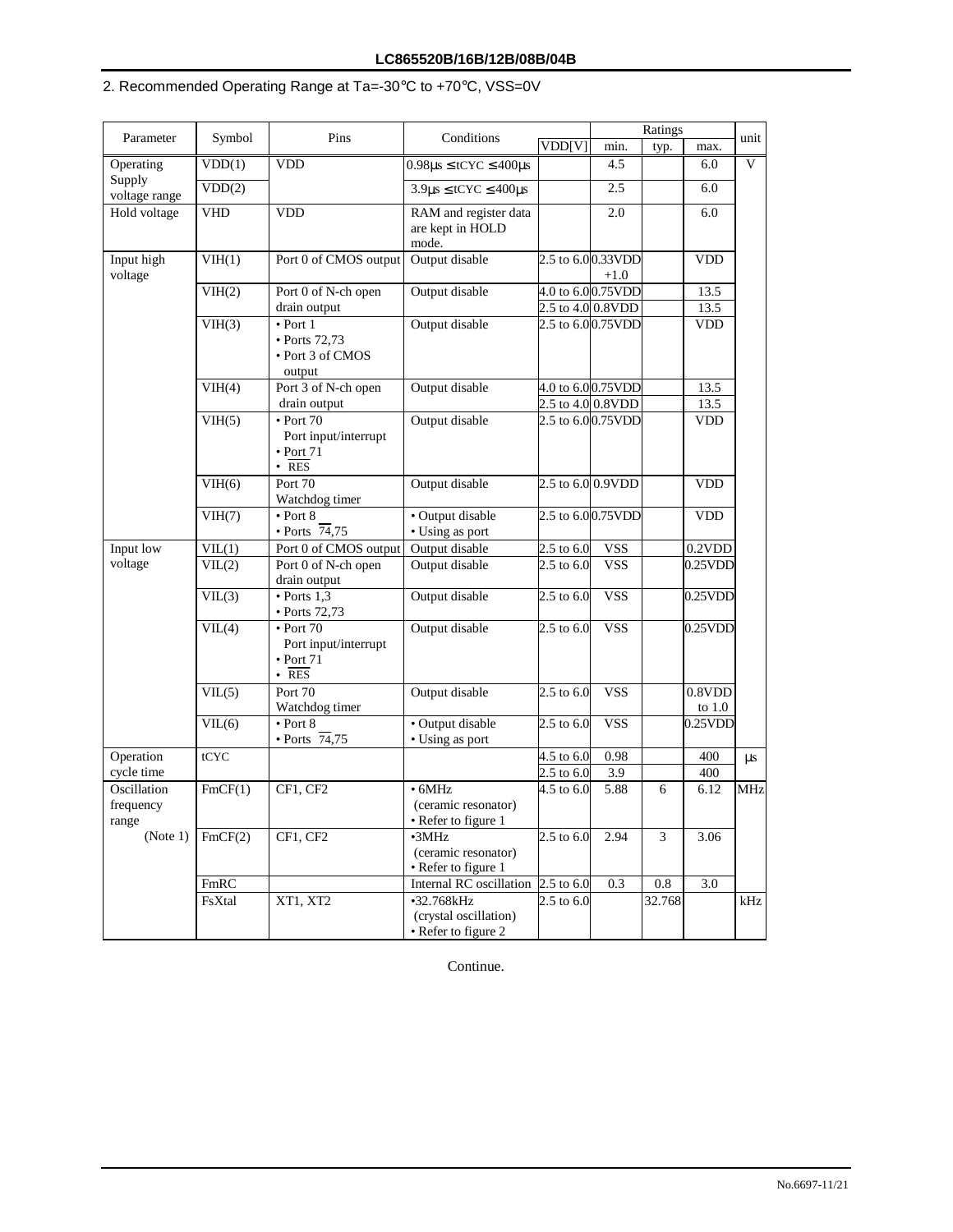| Parameter                                   | Symbol            | Pins     | Conditions                                                 |                       |      | Ratings |      | unit |
|---------------------------------------------|-------------------|----------|------------------------------------------------------------|-----------------------|------|---------|------|------|
|                                             |                   |          |                                                            | VDD[V]                | min. | typ.    | max. |      |
| Oscillation<br>stabilizing time<br>(Note 1) | $\text{tmsCF}(1)$ | CF1, CF2 | $\cdot$ 6MHz<br>(ceramic resonator)<br>• Refer to figure 3 | $4.5 \text{ to } 6.0$ |      |         |      | ms   |
|                                             | $\text{tmsCF}(2)$ | CF1. CF2 | $\cdot$ 3MHz<br>(ceramic resonator)                        | $4.5 \text{ to } 6.0$ |      |         |      |      |
|                                             |                   |          | • Refer to figure 3                                        | $2.5 \text{ to } 6.0$ |      |         |      |      |
|                                             | tssXtal           | XT1, XT2 | •32.768kHz                                                 | $4.5$ to $6.0$        |      |         |      |      |
|                                             |                   |          | (crystal oscillation)<br>• Refer to figure 3               |                       |      |         |      |      |

(Note 1) The oscillation parameters are shown on table 1 and 2.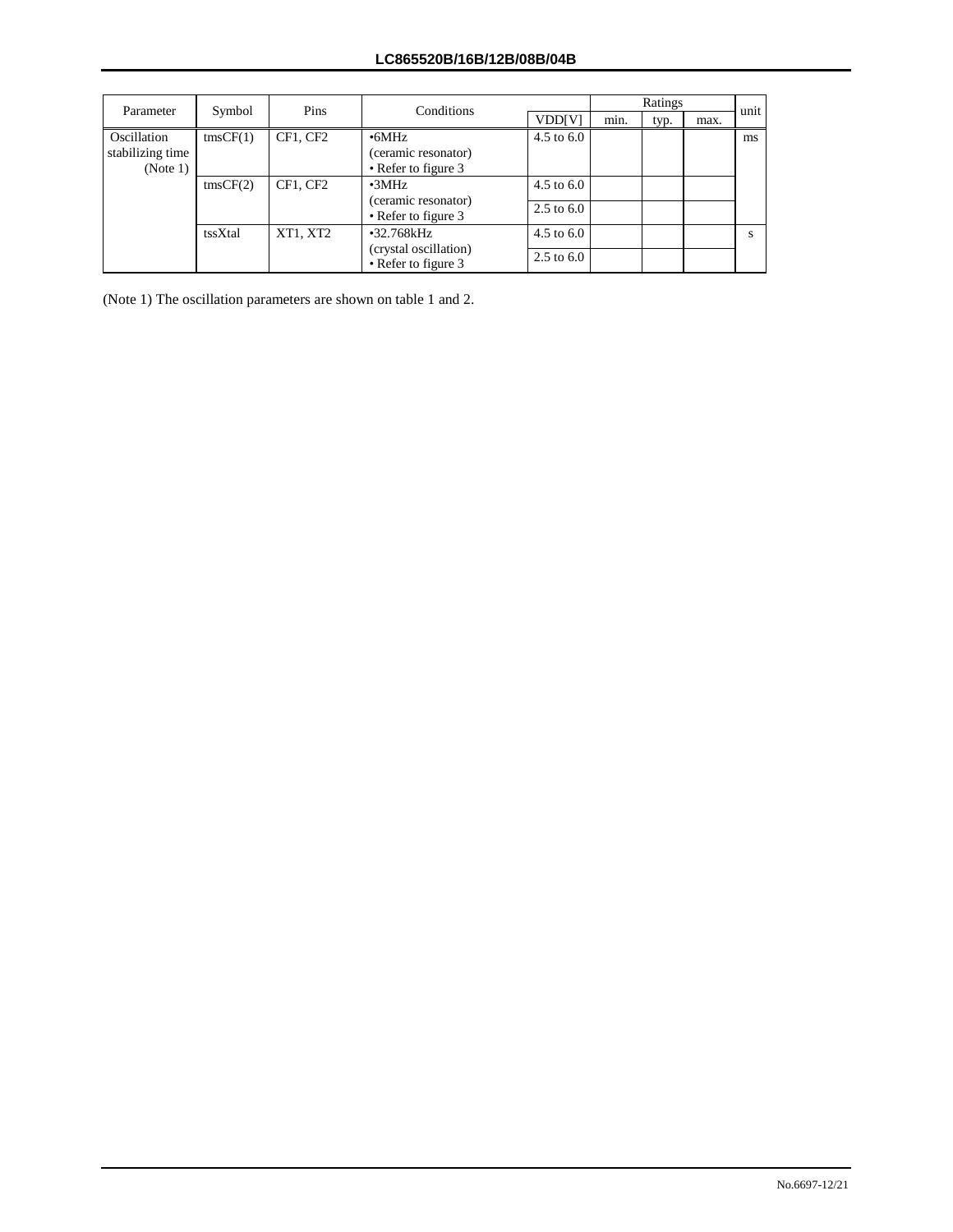## 3. Electrical Characteristics at Ta=-30°C to +70°C, VSS=0V

|                        |             | Pins                                    | Conditions                           |                       |                    | Ratings   |              |           |
|------------------------|-------------|-----------------------------------------|--------------------------------------|-----------------------|--------------------|-----------|--------------|-----------|
| Parameter              | Symbol      |                                         |                                      | VDD[V]                | min.               | typ.      | max.         | unit      |
| Input high             | IIH(1)      | Ports 0,3 of open                       | • Output disable                     | $2.5$ to 6.0          |                    |           | 5            | μA        |
| current                |             | drain output                            | $\cdot$ VIN=13.5V                    |                       |                    |           |              |           |
|                        |             |                                         | (including the off-leak              |                       |                    |           |              |           |
|                        |             |                                         | current of the output Tr.)           |                       |                    |           |              |           |
|                        | IIH(2)      | • Port 0 without                        | • Output disable                     | 2.5 to 6.0            |                    |           | $\mathbf{1}$ |           |
|                        |             | pull-up MOS Tr.                         | • Pull-up MOS Tr. OFF.               |                       |                    |           |              |           |
|                        |             | $\bullet$ Ports 1,3                     | $\cdot$ VIN=VDD                      |                       |                    |           |              |           |
|                        |             | • Ports 70,71,72,73                     | (including the off-leak              |                       |                    |           |              |           |
|                        |             | $\bullet$ Port 8                        | current of the output Tr.)           |                       |                    |           |              |           |
|                        | IIH(3)      | RES                                     | VIN=VDD                              | $2.5 \text{ to } 6.0$ |                    |           | $\mathbf{1}$ |           |
|                        | IIH(4)      | Ports $\overline{74}, 75$               | $\cdot$ VIN=VDD                      | $2.5 \text{ to } 6.0$ |                    |           | $\mathbf{1}$ |           |
|                        |             |                                         | • Using as port                      |                       |                    |           |              |           |
| Input low              | ILL(1)      | $\bullet$ Ports 1,3                     | • Output disable                     | $2.5 \text{ to } 6.0$ | $-1$               |           |              |           |
| current                |             | • Port 0 without                        | • Pull-up MOS Tr. OFF.               |                       |                    |           |              |           |
|                        |             | pull-up MOS Tr.                         | $\cdot$ VIN=VSS                      |                       |                    |           |              |           |
|                        |             | • Ports 70,71,72,73                     | (including the off-leak              |                       |                    |           |              |           |
|                        |             | $\bullet$ Port 8                        | current of the output Tr.)           |                       |                    |           |              |           |
|                        | ILL(2)      | RES                                     | VIN=VSS                              | $2.5$ to 6.0          | $-1$               |           |              |           |
|                        | ILL(3)      | Ports $\overline{74}, 75$               | $\cdot$ VIN=VSS                      | $2.5 \text{ to } 6.0$ | $-1$               |           |              |           |
|                        |             |                                         | • Using as port                      |                       |                    |           |              |           |
| Output high<br>voltage | VOH(1)      | $\bullet$ Ports 0,1,3 of<br>CMOS output | $IOH = -1.0mA$                       | 4.5 to 6.0            | VDD-1              |           |              | V         |
|                        | VOH(2)      | • Ports 71,72,73                        | $IOH = 0.1mA$                        |                       | 2.5 to 6.0 VDD-0.5 |           |              |           |
|                        |             | · Ports 84,85,86,87                     |                                      |                       |                    |           |              |           |
| Output low             | VOL(1)      | Ports $0,1,3$                           | $IOL=10mA$                           | 4.5 to 6.0            |                    |           | 1.5          |           |
| voltage                | VOL(2)      |                                         | $IOL=1.6mA$                          | 4.5 to 6.0            |                    |           | 0.4          |           |
|                        | VOL(3)      |                                         | $\cdot$ IOL=1.0mA                    | $2.5 \text{ to } 6.0$ |                    |           | 0.4          |           |
|                        |             |                                         | • Every pin's IOL ≤ 1mA              |                       |                    |           |              |           |
|                        | VOL(4)      | $\cdot$ Ports 71,72,73                  | $IOL=1.6mA$                          | 4.5 to 6.0            |                    |           | 0.4          |           |
|                        | VOL(5)      | · Ports 84,85,86,87                     | $\cdot$ IOL=0.5mA                    | $2.5 \text{ to } 6.0$ |                    |           | 0.4          |           |
|                        |             |                                         | $\bullet$ Every pin's IOL $\leq$ 1mA |                       |                    |           |              |           |
|                        | VOL(6)      | Port 70                                 | $IOL=1mA$                            | 4.5 to $6.0$          |                    |           | 0.4          |           |
|                        | VOL(7)      |                                         | $\cdot$ IOL=0.5mA                    | 2.5 to 6.0            |                    |           | 0.4          |           |
|                        |             |                                         | • Every pin's $IOL \leq 1mA$         |                       |                    |           |              |           |
| Pull-up MOS   Rpu      |             | $\cdot$ Ports 0.1.3                     | VOH=0.9VDD                           | 4.5 to 6.0            | 15                 | 40        | 70           | $k\Omega$ |
| Tr. resistor           |             | • Ports 70,71,72,73                     |                                      |                       |                    |           |              |           |
|                        |             | · Ports 84,85,86,87                     |                                      | 2.5 to 4.5            | 25                 | 70        | 150          |           |
| Hysteresis             | <b>VHIS</b> | $\bullet$ Port 1                        | Output disable                       | $2.5 \text{ to } 6.0$ |                    | $0.1$ VDD |              | V         |
| voltage                |             | • Ports 70,71,72,73                     |                                      |                       |                    |           |              |           |
|                        |             | $\cdot$ RES                             |                                      |                       |                    |           |              |           |
| Pin                    | ${\bf CP}$  | All pins                                | $\cdot$ f=1MHz                       | $2.5 \text{ to } 6.0$ |                    | 10        |              | pF        |
| capacitance            |             |                                         | • All pins except the measured       |                       |                    |           |              |           |
|                        |             |                                         | terminal: VIN=VSS                    |                       |                    |           |              |           |
|                        |             |                                         | $\cdot$ Ta=25°C                      |                       |                    |           |              |           |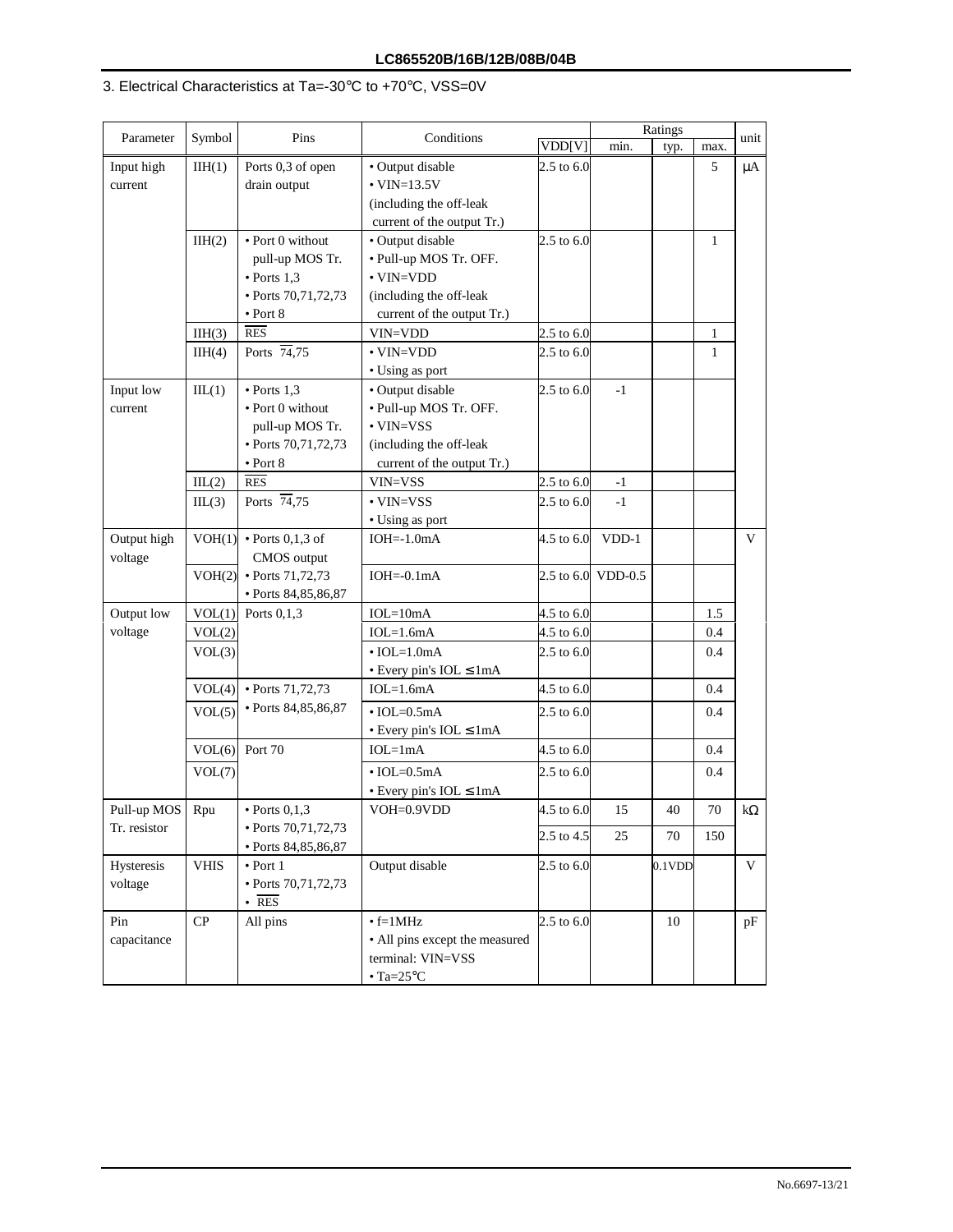# 4. Serial Input/Output Characteristics at Ta=-30°C to +70°C, VSS=0V

|               |                                                                                       | Parameter                                                                   | Symbol                         | Pins                                 | Conditions                                                         |                                                                 |                                                 | Ratings                                      |          | unit |                                                |  |
|---------------|---------------------------------------------------------------------------------------|-----------------------------------------------------------------------------|--------------------------------|--------------------------------------|--------------------------------------------------------------------|-----------------------------------------------------------------|-------------------------------------------------|----------------------------------------------|----------|------|------------------------------------------------|--|
|               |                                                                                       |                                                                             |                                |                                      |                                                                    | VDD[V]                                                          | min.                                            | typ.                                         | max.     |      |                                                |  |
|               |                                                                                       | Cycle                                                                       | tCKCY(1)                       | SCK0, SCK1                           | Refer to figure 5                                                  | $2.5 \text{ to } 6.0$                                           | 2                                               |                                              |          | tCYC |                                                |  |
|               | clock                                                                                 | Low Level<br>pulse width                                                    | tCKL(1)                        |                                      |                                                                    |                                                                 | 1                                               |                                              |          |      |                                                |  |
| Serial clock  | Input                                                                                 | High Level<br>pulse width                                                   | tCKH(1)                        |                                      |                                                                    |                                                                 | 1                                               |                                              |          |      |                                                |  |
|               |                                                                                       | Cycle                                                                       | tCKCY(2)                       | SCK0, SCK1                           | • Use a 1k $\Omega$ pull-                                          | $2.5$ to $6.0$                                                  | 2                                               |                                              |          |      |                                                |  |
|               | clock                                                                                 | Low Level<br>pulse width                                                    | tCKL(2)                        |                                      | up resistor in the<br>open drain<br>output.<br>• Refer to figure 5 |                                                                 |                                                 | 1/2tCKCY                                     |          |      |                                                |  |
|               | Output                                                                                | High Level<br>pulse width                                                   | tCKH(2)                        |                                      |                                                                    |                                                                 |                                                 |                                              | 1/2tCKCY |      |                                                |  |
| Serial input  | Data set-up time                                                                      |                                                                             | tICK                           | $\cdot$ SI0, SI1<br>$\cdot$ SB0, SB1 | • Data set-up to<br>SCK <sub>0.1</sub>                             | $4.5 \text{ to } 6.0$                                           | 0.1                                             |                                              |          | μs   |                                                |  |
|               |                                                                                       |                                                                             |                                |                                      | • Data hold from                                                   | $2.5$ to $6.0\,$                                                | 0.4                                             |                                              |          |      |                                                |  |
|               |                                                                                       | Data hold time                                                              | tCKI                           |                                      | SCK <sub>0</sub> 1                                                 | 4.5 to $6.0$                                                    | 0.1                                             |                                              |          |      |                                                |  |
|               |                                                                                       |                                                                             |                                |                                      | • Refer to figure 5                                                | $2.5$ to $6.0\,$                                                | 0.4                                             |                                              |          |      |                                                |  |
| Serial output | Output delay time<br>tCKO(1)<br>(External clock<br>used for serial<br>transfer clock) |                                                                             |                                | $\cdot$ SO0, SO1<br>$\cdot$ SB0.SB1  |                                                                    | open drain<br>output.<br>• Data hold from<br>SCK <sub>0</sub> 1 | • Use a 1k $\Omega$ pull-<br>up resistor in the | 4.5 to 6.0<br>$2.5 \text{ to } 6.0$          |          |      | 7/12<br>tCYC<br>$+0.2$<br>7/12<br>tCYC<br>$+1$ |  |
|               |                                                                                       | Output delay time<br>(Internal clock)<br>used for serial<br>transfer clock) | tCKO(2)<br>• Refer to figure 5 |                                      | 4.5 to 6.0<br>$2.5$ to $6.0$                                       |                                                                 |                                                 | 1/3<br>tCYC<br>$+0.2$<br>1/3<br>tCYC<br>$+1$ |          |      |                                                |  |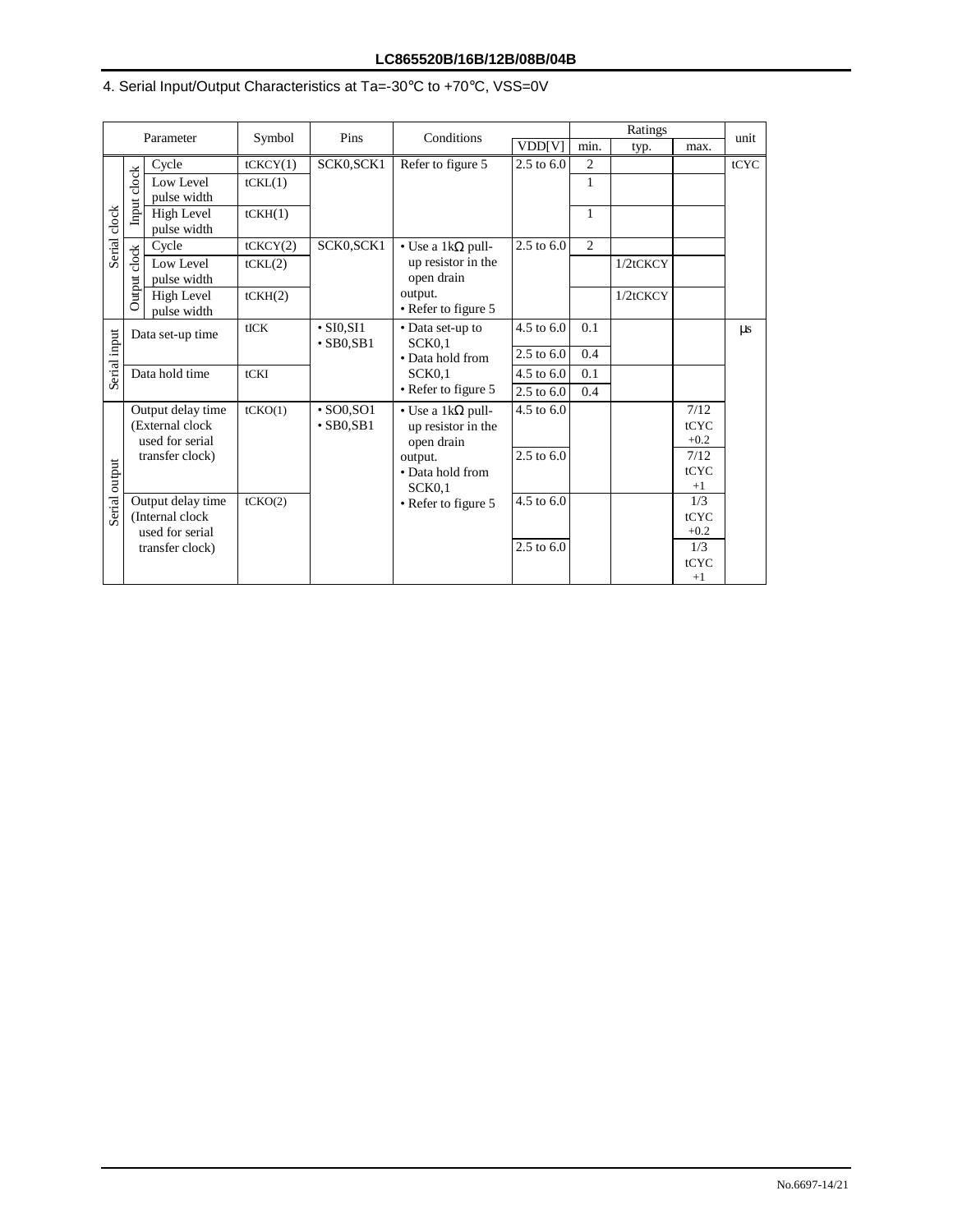| Parameter      | Symbol                                                        | Pins                        | Conditions             |                       | Ratings        | unit |      |           |  |
|----------------|---------------------------------------------------------------|-----------------------------|------------------------|-----------------------|----------------|------|------|-----------|--|
|                |                                                               |                             |                        | <b>VDD[V]</b>         | min.           | typ. | max. |           |  |
| High/low level | tPIH(1)                                                       | $\cdot$ INTO. INT1          | • Interrupt acceptable | $2.5 \text{ to } 6.0$ |                |      |      | tCYC      |  |
| pulse width    | $\cdot$ INT2/T0IN<br>tPIL(1)                                  |                             | • Timer0-countable     |                       |                |      |      |           |  |
|                | INT3/T0IN<br>tPH(2)<br>(The noise rejection clock)<br>tPIL(2) |                             | • Interrupt acceptable | $2.5 \text{ to } 6.0$ | $\mathfrak{D}$ |      |      |           |  |
|                |                                                               |                             | • Timer0-countable     |                       |                |      |      |           |  |
|                |                                                               | is selected to $1/1$ .)     |                        |                       |                |      |      |           |  |
|                | tPH(3)                                                        | INT3/T0IN                   | • Interrupt acceptable | $2.5 \text{ to } 6.0$ | 32             |      |      |           |  |
|                | tPIL(3)                                                       | (The noise rejection clock) | • Timer0-countable     |                       |                |      |      |           |  |
|                |                                                               | is selected to $1/16$ .)    |                        |                       |                |      |      |           |  |
|                | tPH(4)                                                        | <b>INT3/T0IN</b>            | • Interrupt acceptable | 2.5 to $6.0$          | 128            |      |      |           |  |
|                | tPIL(4)                                                       | (The noise rejection clock) | • Timer0-countable     |                       |                |      |      |           |  |
|                | is selected to $1/64$ .)                                      |                             |                        |                       |                |      |      |           |  |
|                | tPIL(5)                                                       | <b>RES</b>                  | Reset acceptable       | $2.5 \text{ to } 6.0$ | 200            |      |      | <b>US</b> |  |

#### 5. Pulse Input Conditions at Ta=-30°C to +70°C, VSS=0V

#### 6. AD Converter Characteristics at Ta=-30°C to + 70°C, VSS=0V

| Parameter          | Symbol       | Pins        | Conditions                            |               |             | Ratings |             | unit       |
|--------------------|--------------|-------------|---------------------------------------|---------------|-------------|---------|-------------|------------|
|                    |              |             |                                       | <b>VDD[V]</b> | min.        | typ.    | max.        |            |
| <b>Resolution</b>  | N            |             |                                       | 4.5 to 6.0    |             | 8       |             | bit        |
| Absolute precision | ET           |             |                                       |               |             |         | $\pm 1.5$   | <b>LSB</b> |
| (Note 2)           |              |             |                                       |               |             |         |             |            |
| Conversion time    | tCAD         |             | AD conversion time = $16 \times tCYC$ |               | 15.68       |         | 65.28       | $\mu$ s    |
|                    |              |             | $(ADCR2=0)$<br>(Note 3)               |               | $(tCYC=$    |         | $(tCYC=$    |            |
|                    |              |             |                                       |               | 0.98us      |         | $4.08\mu s$ |            |
|                    |              |             | AD conversion time = $32 \times tCYC$ |               | 31.36       |         | 130.56      |            |
|                    |              |             | $(if ADCR2=1)$<br>(Note 3)            |               | $(tCYC=$    |         | $(tCYC=$    |            |
|                    |              |             |                                       |               | $0.98\mu s$ |         | $4.08us$ )  |            |
| Analog input       | <b>VAIN</b>  | $ANO - AN7$ |                                       |               | <b>VSS</b>  |         | <b>VDD</b>  | V          |
| voltage range      |              |             |                                       |               |             |         |             |            |
| Analog port        | <b>IAINH</b> |             | VAIN=VDD                              |               |             |         |             | μA         |
| input current      | <b>IAINL</b> |             | <b>VAIN=VSS</b>                       |               | $-1$        |         |             |            |

(Note 2) Absolute precision excludes the quantizing error  $(\pm 1/2$  LSB).

(Note 3) The conversion time is the time from executing the AD conversion instruction to setting the complete digital conversion value in the register.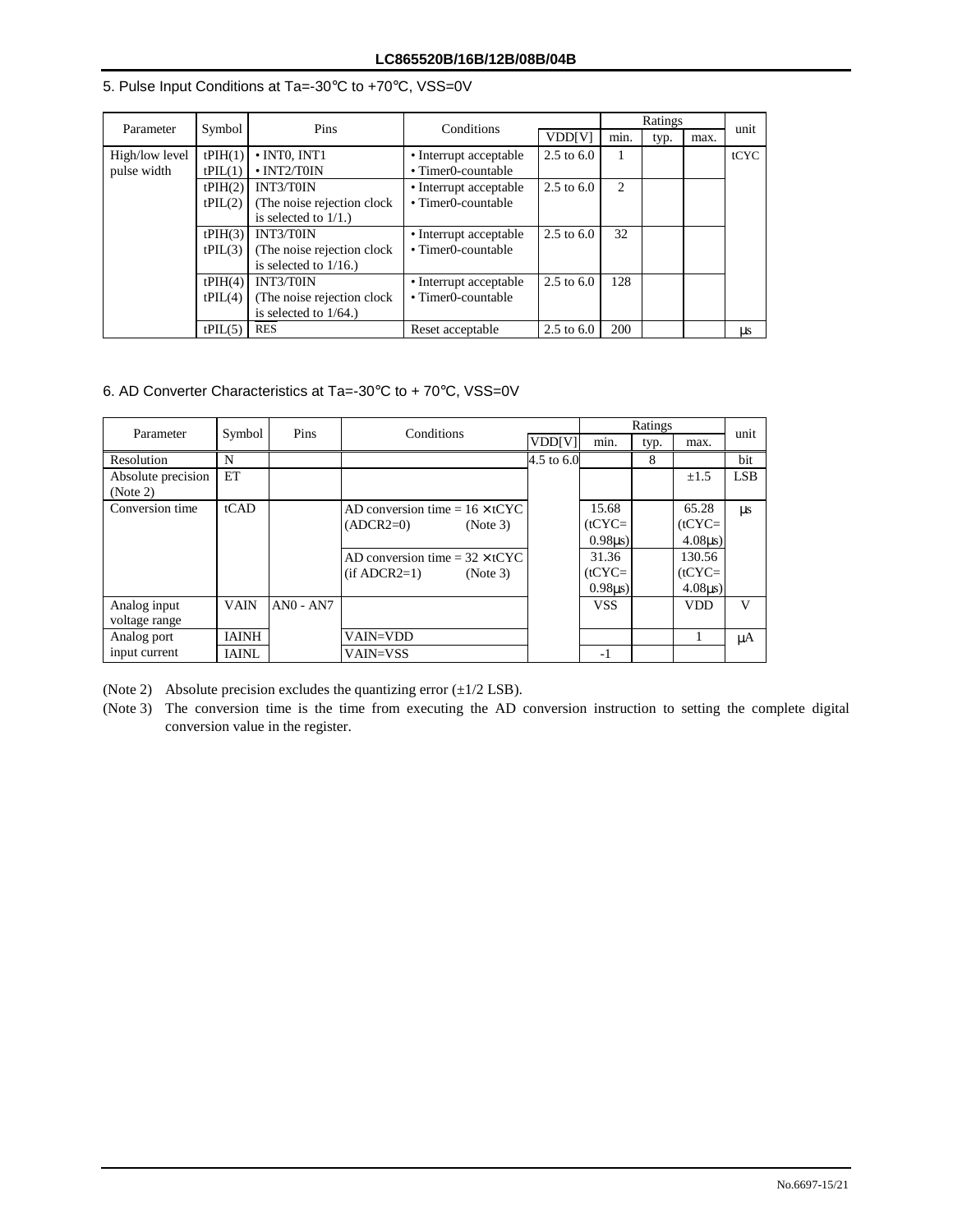## **LC865520B/16B/12B/08B/04B**

# 7. Sample Current Dissipation Characteristics at Ta=-30°C to +70°C, VSS=0V

| Parameter                                           | Symbol                                                                                     | Conditions<br>Pins |                                                                                                                                                                                                      | Ratings               |      |      |        | unit    |
|-----------------------------------------------------|--------------------------------------------------------------------------------------------|--------------------|------------------------------------------------------------------------------------------------------------------------------------------------------------------------------------------------------|-----------------------|------|------|--------|---------|
|                                                     |                                                                                            |                    |                                                                                                                                                                                                      | VDD[V]                | min. | typ. | max.   |         |
| Current drain during<br>basic operation<br>(Note 4) | IDDOP(1)                                                                                   | <b>VDD</b>         | • FmCF=6MHz by<br>ceramic resonator<br>$\cdot$ FsXtal=32.768kHz<br>by crystal oscillation<br>· System clock: CF<br>oscillation (6MHZ)<br>• Internal RC oscillation<br>stops<br>$\bullet$ 1/1 divided | 4.5 to 6.0            |      | 12   | 22     | mA      |
|                                                     | IDDOP(2)                                                                                   |                    | • FmCF=3MHz by<br>ceramic resonator<br>• FsXtal=32.768kHz by<br>crystal oscillation<br>· System clock: CF<br>oscillation (3MHz)                                                                      | 4.5 to 6.0            |      | 3    | $\tau$ |         |
|                                                     | IDDOP(3)                                                                                   |                    | • Internal RC oscillation<br>stops<br>$\cdot$ 1/2 divided                                                                                                                                            | 2.5 to 4.5            |      | 2.0  | 5      |         |
|                                                     | IDDOP(4)                                                                                   |                    | $\cdot$ FmCF=0Hz<br>(when oscillation stops)<br>• FsXtal=32.768kHz by<br>crystal oscillation                                                                                                         | $4.5 \text{ to } 6.0$ |      | 1.2  | 3      |         |
|                                                     | IDDOP(5)                                                                                   |                    | · System clock : RC<br>oscillation<br>· 1/2 divided                                                                                                                                                  | 2.5 to 4.5            |      | 1.0  | 2.5    |         |
|                                                     | IDDOP(6)                                                                                   |                    | $\cdot$ FmCF=0Hz<br>(when oscillation stops)<br>• FsXtal=32.768kHz by<br>crystal oscillation<br>· System clock : X'tal                                                                               | 4.5 to 6.0            |      | 35   | 130    | $\mu A$ |
|                                                     | oscillation (32.768kHz)<br>IDDOP(7)<br>• Internal RC oscillation<br>stops<br>· 1/2 divided | 2.5 to 4.5         |                                                                                                                                                                                                      | 25                    | 70   |      |        |         |

Continue.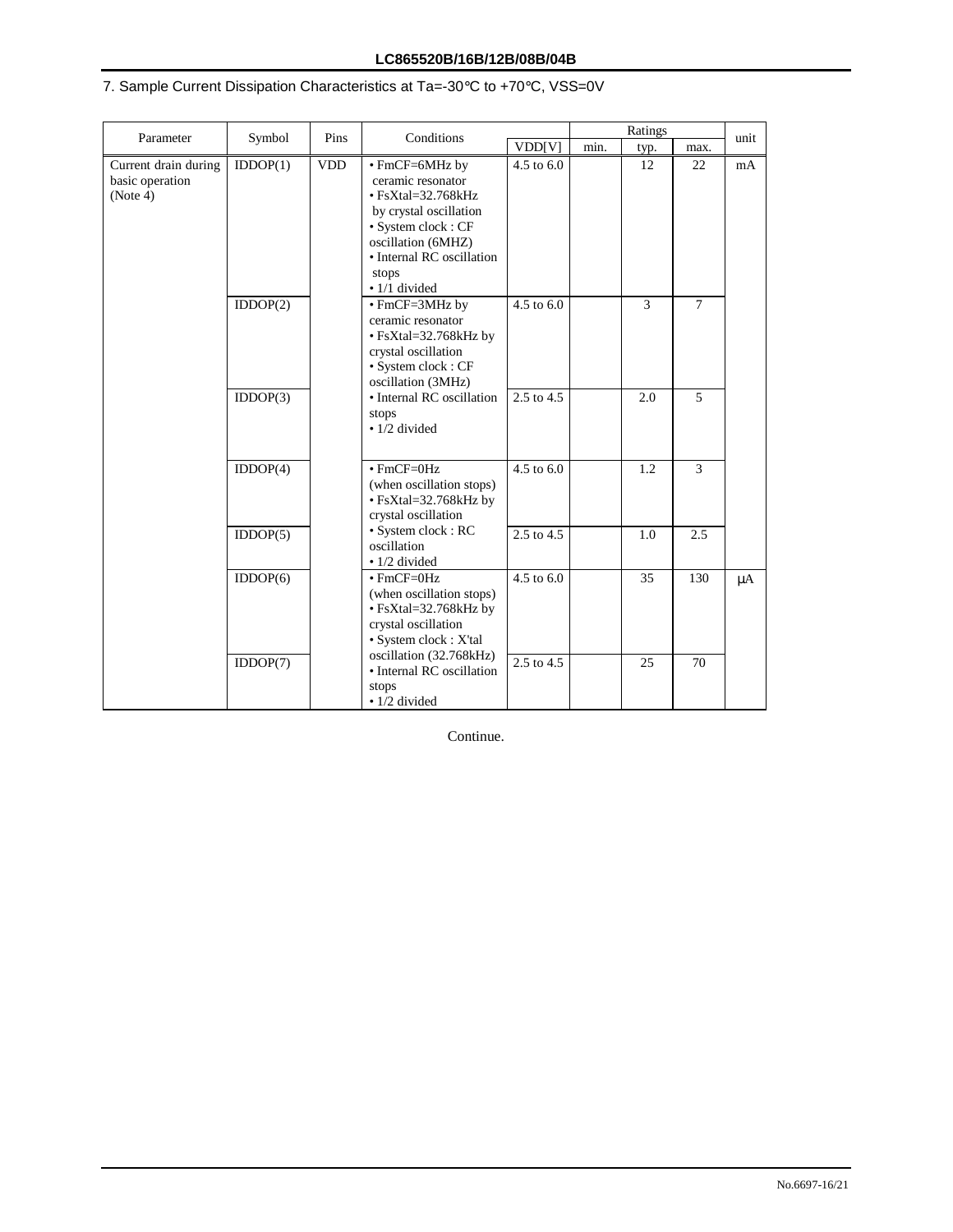| Parameter                                 | Symbol     | Conditions<br>Pins | Ratings                                                                                                                                                                                                      |                |      |      | unit |         |
|-------------------------------------------|------------|--------------------|--------------------------------------------------------------------------------------------------------------------------------------------------------------------------------------------------------------|----------------|------|------|------|---------|
|                                           |            |                    |                                                                                                                                                                                                              | VDD[V]         | min. | typ. | Max. |         |
| Current drain<br>in HALT mode<br>(Note 4) | IDDHALT(1) | <b>VDD</b>         | • HALT mode<br>• FmCF=6MHz by<br>ceramic resonator<br>• FsXtal=32.768kHz by<br>crystal oscillation<br>· System clock : CF<br>oscillation (6MHz)<br>• Internal RC oscillation<br>stops<br>$\cdot$ 1/1 divided | 4.5 to 6.0     |      | 7    | 12   | mA      |
|                                           | IDDHALT(2) |                    | • HALT mode<br>$\cdot$ FmCF=3MHz by<br>ceramic resonator<br>• FsXtal=32.768kHz by<br>crystal oscillation<br>· System clock: CF                                                                               | 4.5 to 6.0     |      | 2.2  | 5    |         |
|                                           | IDDHALT(3) |                    | oscillation (3MHz)<br>• Internal RC oscillation<br>stops<br>$\bullet$ 1/2 divided                                                                                                                            | 2.5 to 4.5     |      | 1.2  | 3    |         |
|                                           | IDDHALT(4) |                    | • HALT mode<br>$\cdot$ FmCF=0Hz<br>(when oscillation stops)<br>• FsXtal=32.768kHz by<br>crystal oscillation                                                                                                  | $4.5$ to $6.0$ |      | 800  | 2000 | $\mu A$ |
|                                           | IDDHALT(5) |                    | · System clock: RC<br>oscillation<br>$\cdot$ 1/2 divided                                                                                                                                                     | 2.5 to 4.5     |      | 500  | 1500 |         |
|                                           | IDDHALT(6) |                    | • HALT mode<br>$\cdot$ FmCF=0Hz<br>(when oscillation stops)<br>• FsXtal=32.768kHz by<br>crystal oscillation<br>· System clock : X'tal                                                                        | 4.5 to 6.0     |      | 25   | 100  |         |
|                                           | IDDHALT(7) |                    | oscillation (32.768kHz)<br>· Internal RC oscillation<br>stops<br>$\bullet$ 1/2 divided                                                                                                                       | 2.5 to 4.5     |      | 12   | 55   |         |
| Current drain                             | IDDHOLD(1) | <b>VDD</b>         | HOLD mode                                                                                                                                                                                                    | 4.5 to 6.0     |      | 0.06 | 30   |         |
| in HOLD mode<br>(Note 4)                  | IDDHOLD(2) |                    |                                                                                                                                                                                                              | 2.5 to 4.5     |      | 0.02 | 20   |         |

(Note 4) The current of the output transistors and pull-up MOS transistors are excluded.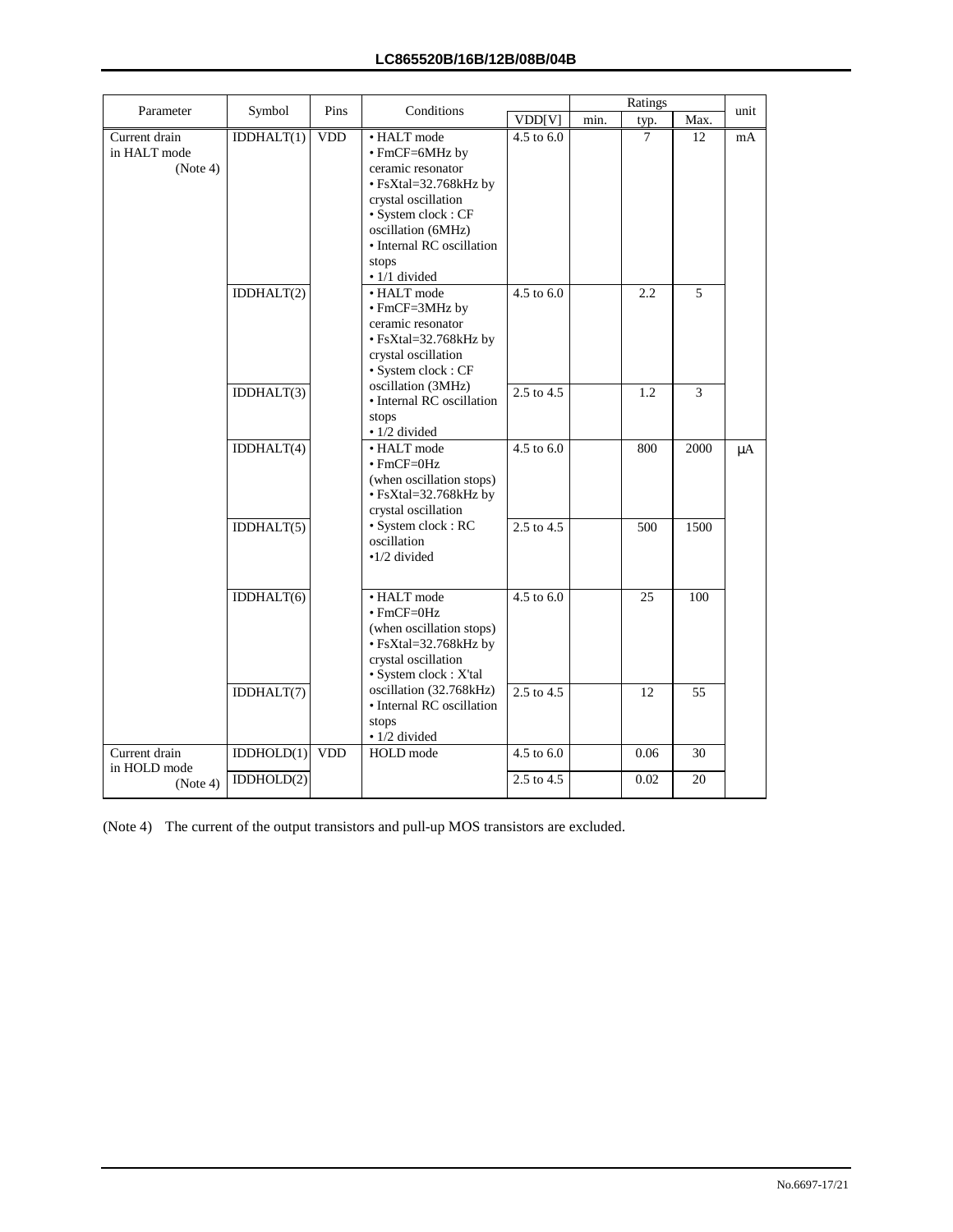## **Recommended Oscillation Circuit and Characteristics**

The recommended circuit parameters are verified by an oscillator manufacturer using a SANYO provided oscillation evaluation board.

| Frequency | Manufacturer  | Oscillator    |              | Recommended circuit<br>parameter |        | Operating supply | Note             |                 |
|-----------|---------------|---------------|--------------|----------------------------------|--------|------------------|------------------|-----------------|
|           |               |               | C1           | C <sub>2</sub>                   | Rd1    | voltage range    |                  |                 |
|           | <b>MURATA</b> |               | CSA6.00MG    | 33pF                             | 33pF   | $470\Omega$      | 4.5V to 6.0V     |                 |
|           | 6MHz          |               | CSTS0600MG03 | (15pF)                           | 15pF   | $470\Omega$      | 4.5V to 6.0V     | Internal C1, C2 |
|           |               |               |              |                                  |        |                  |                  |                 |
|           |               | <b>MURATA</b> | CSA3.00MG    | 33pF                             | 33pF   | $470\Omega$      | $2.5V$ to $6.0V$ |                 |
|           | 3MHz          | CST3.00MGW    |              | (30pF)                           | (30pF) | $470\Omega$      | $2.5V$ to 6.0V   | Internal C1, C2 |
|           |               |               |              |                                  |        |                  |                  |                 |

Table 1. Recommended circuit parameters for the main system clock using the ceramic resonator

Table 2. Recommended circuit parameters for the sub system clock using the crystal oscillation

| Frequency | Manufacturer       | Oscillator |          | Recommended circuit<br>parameter |                 | Operating supply | Note |  |
|-----------|--------------------|------------|----------|----------------------------------|-----------------|------------------|------|--|
|           |                    |            | $\Gamma$ | C4                               | Rd <sub>2</sub> | voltage range    |      |  |
| 32.768kHz | <b>SEIKO EPSON</b> | MC-306     | l 8pF    | 18pF                             | $560\Omega$     | $2.5V$ to $6.0V$ |      |  |

The recommended circuit parameter may vary according to the applications. For further assistance, please contact the oscillator manufacturer keeping the following in mind.

- Since the oscillation frequency precision is affected by the wiring capacitance of the application board, etc., is it required to adjust the oscillation frequency on the production board.
- The oscillation frequency and the recommended circuit parameter shown above apply when the operating temperature range is  $-30^{\circ}\text{C}$  to  $+70^{\circ}\text{C}$ . When using the clock oscillation circuit under the conditions which exceed the operating temperature range or in applications that require precision tolerances, please contact the oscillator manufacturer.
- !"If using other circuit parameter than listed above, please contact SANYO.

Since the gain of oscillation circuit is reduced in order to minimize the power consumption of the circuit and the circuit can be affected by the noise, wiring capacity, etc., it is suggested to take the followings into consideration.

- The distance between the clock I/O terminals (XT1, XT2) and external parts should be as short as possible.
- $\bullet$  The capacitors' (C1, C2) VSS should be placed close to the microcontroller's GND terminal and away from any other GND.
- !"The signal lines with large current or with rapid state changes should be placed away from the oscillation circuit.



Figure 1 Ceramic oscillation circuit Figure 2 Crystal oscillation circuit

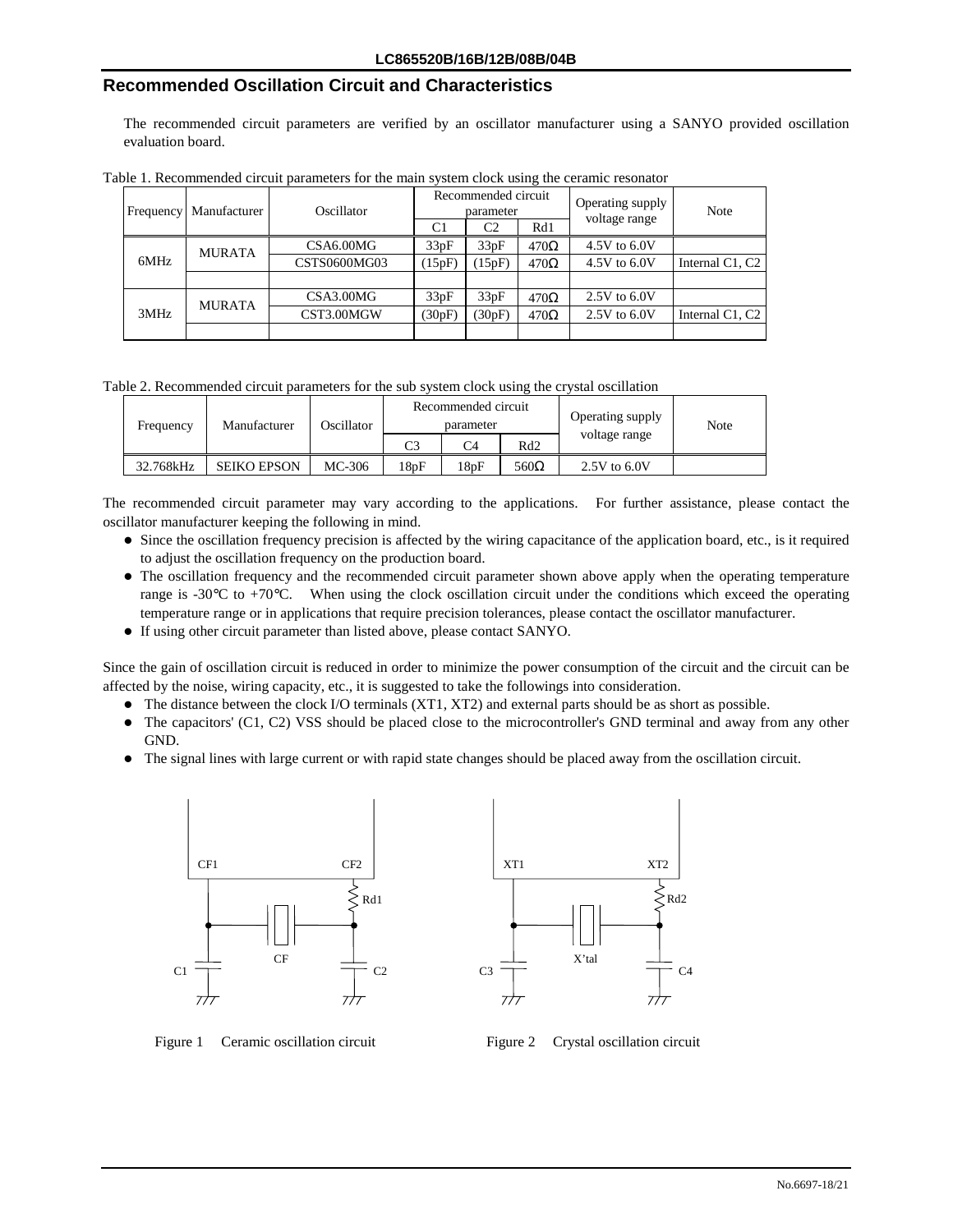

Figure 3 Oscillation stabilizing time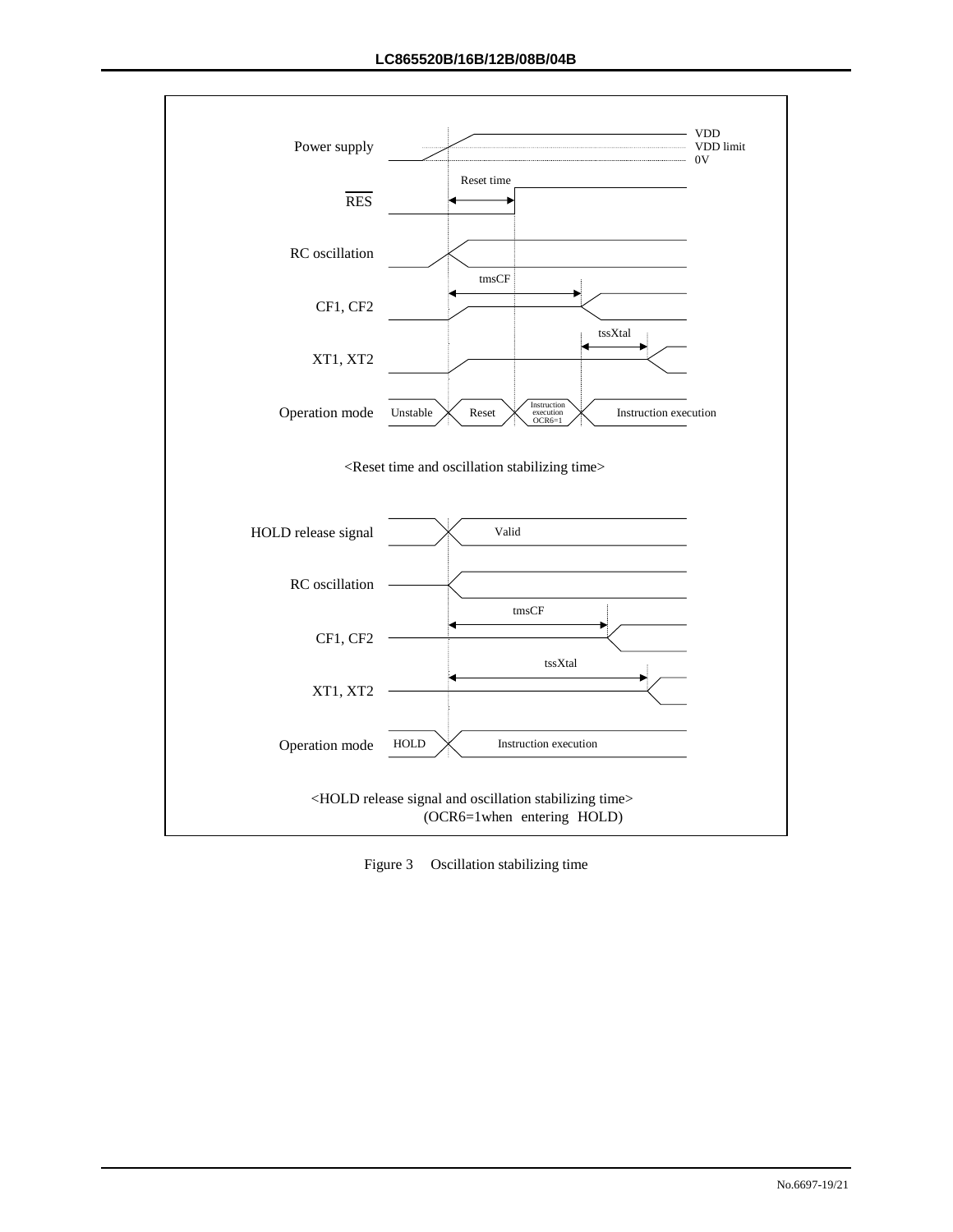







Figure 5 Serial input / output test condition



Figure 6 Pulse input timing condition